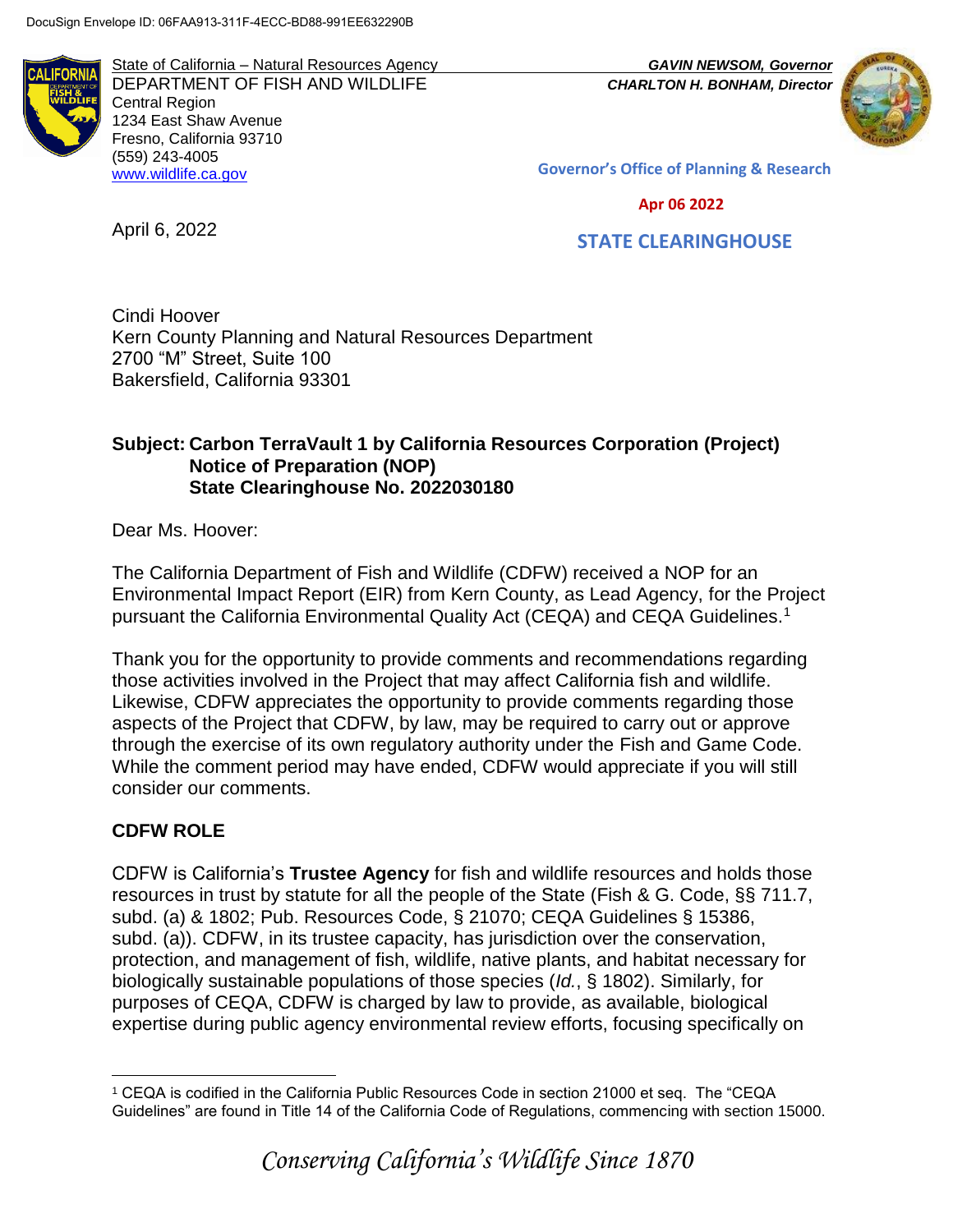projects and related activities that have the potential to adversely affect fish and wildlife resources.

CDFW is also submitting comments as a **Responsible Agency** under CEQA (Pub. Resources Code, § 21069; CEQA Guidelines, § 15381). CDFW expects that it may need to exercise regulatory authority as provided by the Fish and Game Code. As proposed, for example, the Project may be subject to CDFW's lake and streambed alteration regulatory authority (Fish & G. Code, § 1600 et seq.). Likewise, to the extent implementation of the Project as proposed may result in "take" as defined by State law of any species protected under the California Endangered Species Act (CESA) (Fish & G. Code, § 2050 et seq.), related authorization as provided by the Fish and Game Code will be required.

As a responsible agency, CDFW is responsible for providing, as available, biological expertise during public agency environmental review efforts (e.g., CEQA), focusing specifically on project activities that have the potential to adversely affect fish and wildlife resources. CDFW provides recommendations to identify potential impacts and possible measures to avoid or reduce those impacts.

CDFW has jurisdiction over fully protected species of birds, mammals, amphibians and reptiles, and fish, pursuant to Fish and Game Code sections 3511, 4700, 5050, and 5515. Take of any fully protected species is prohibited and CDFW cannot authorize their incidental take.

**Other Rare Species:** Species of plants and animals need not be officially listed as Endangered, Rare or Threatened (E, R, or T) on any State or federal list pursuant to CESA and/or the federal Endangered Species Act (ESA) to be considered E, R, or T under CEQA. If a species can be shown to meet the criteria for a listing as E, R, or T under CESA and/or ESA as specified in the CEQA Guidelines (Cal. Code Regs. tit. 14, Chapter 3, § 15380), it should be fully considered in the environmental analysis for the Project.

**Nesting Birds**: CDFW has jurisdiction over actions with potential to result in the disturbance or destruction of active nest sites or the unauthorized take of birds. Fish and Game Code sections that protect birds, their eggs and nests include, §§ 3503 (regarding unlawful take, possession or needless destruction of the nest or eggs of any bird), 3503.5 (regarding the take, possession or destruction of any birds-of-prey or their nests or eggs), and 3513 (regarding unlawful take of any migratory nongame bird).

# **PROJECT DESCRIPTION SUMMARY**

**Proponent:** California Resources Corporation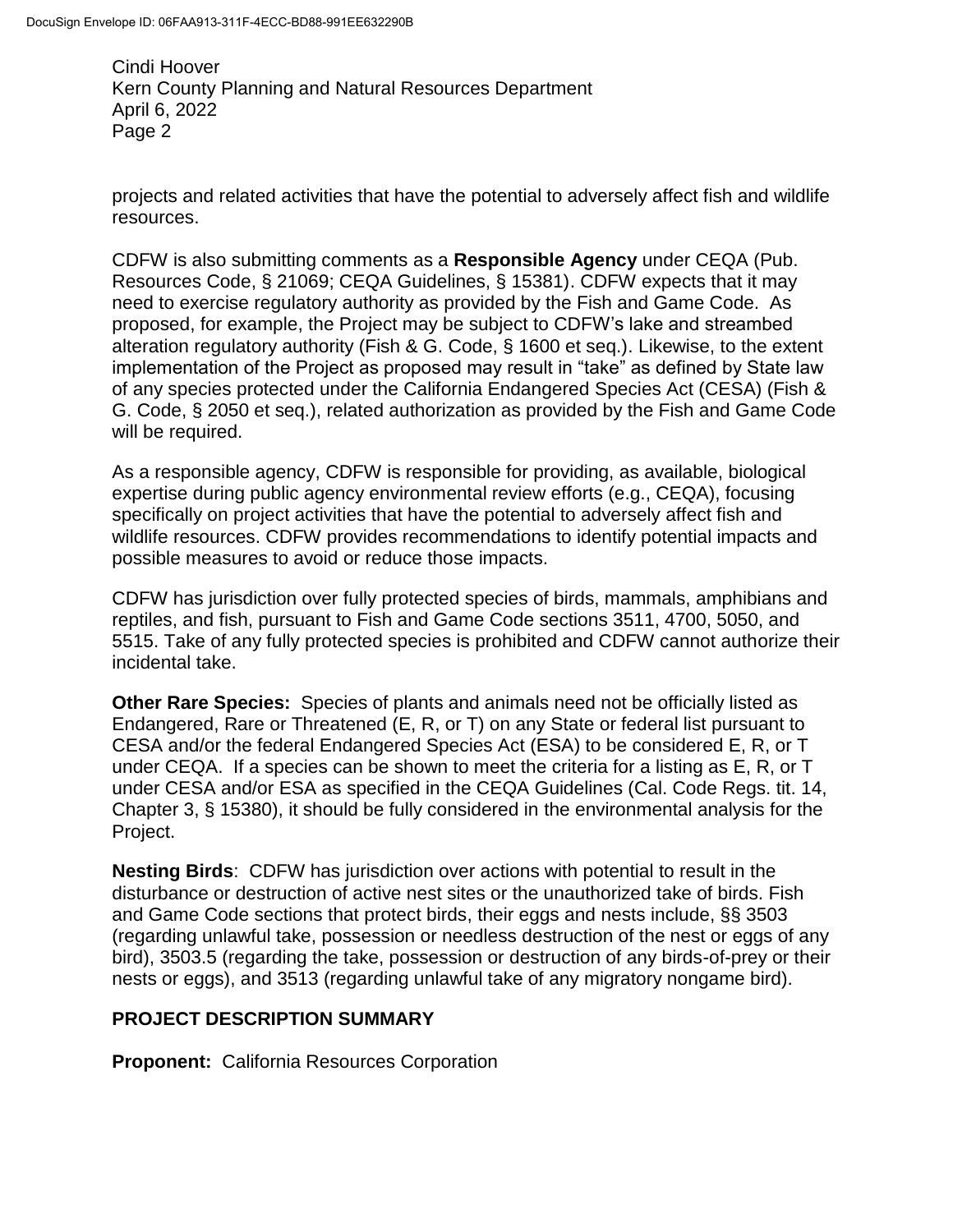**Objective:** The Carbon TerraVault 1 Project, as proposed by California Resources Corporation would develop an approximate 5,745 acre carbon capture and sequestration field, associated Class VI geologic sequestration injection wells, and related improvements for storage of Carbon Dioxide (CO2). The proposed project would take local industrial sources of CO2 that are transported by a combination of truck, pipeline and/or rail to the dedicated Class VI injection wells for the project. Potential sources and locations of sources will be specifically identified and analyzed to the extent legally required by CEQA in the Draft EIR. The CO2 would then be injected into identified geographically confined reservoirs for storage in perpetuity.

**Location:** Central Valley portion of unincorporated Kern County, west side of Elk Hills Road and north side of Skyline Road, within the Elk Hills Oil Field, approximately 26 miles from the City of Bakersfield, approximately 8.5 miles from the City of Taft, and approximately 4 miles from the unincorporated community of Buttonwillow, also being located within sections 7, 8, 9, 10, 13, 15, 16, 17, 18, and 26 of Township 30 South, Range 23 East, Mount Diablo Base and Meridian (MDBM), County of Kern, State of California.

## **Timeframe:** Unspecified

# **COMMENTS AND RECOMMENDATIONS**

CDFW offers the comments and recommendations below to assist the County in adequately identifying and/or mitigating the Project's significant, or potentially significant, direct and indirect impacts on fish and wildlife (biological) resources. Editorial comments or other suggestions may also be included to improve the CEQA document.

The Project area is known to support high densities of several special-status animal species including the State and federally endangered and State fully protected bluntnosed leopard lizard (*Gambelia sila*); the State and federally endangered giant kangaroo rat (*Dipodomys ingens*); the State threatened and federally endangered San Joaquin kit fox (*Vulpes macrotis mutica*); the State threatened Swainson's hawk (*Buteo swainsoni*) and San Joaquin (also known as Nelson's) antelope squirrel (*Ammospermophilus nelsoni*); the State species of special concern American badger (*Taxidea taxus*), short-nosed kangaroo rat (*Dipodomys nitratoides brevinasus*), burrowing owl (*Athene cunicularia*), and California glossy snake (*Arizona elegans occidentalis*). The Project area is also in the range of several special-status plant species including but not limited to the State and federally endangered and California rare plant rank (CRPR) 1B.1 California jewelflower (*Caulanthus californicus*)

There is an abundance of information about the extensive rare biological resources present throughout the Elk Hills Oil Field (EHOF), due to its history as the Naval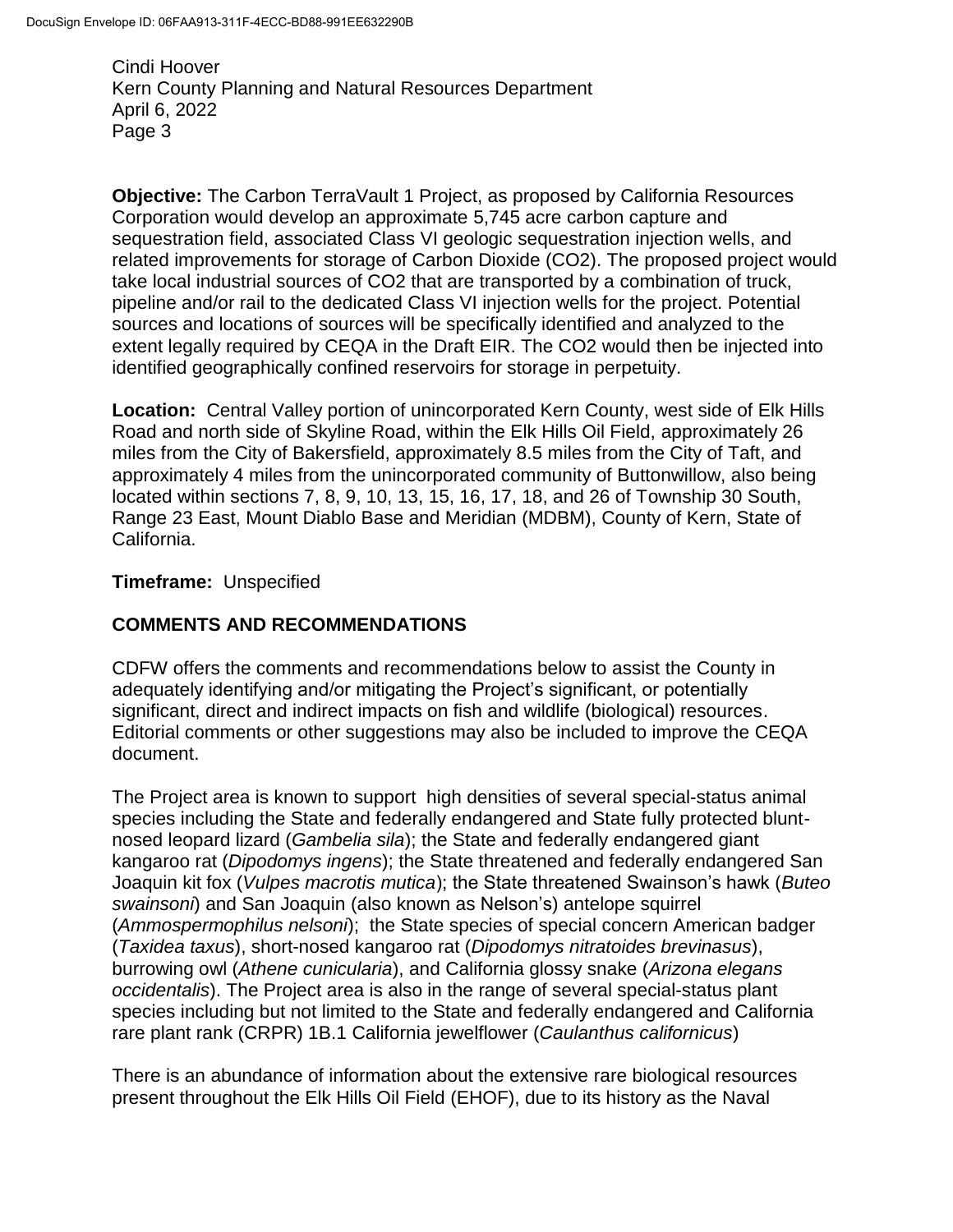Petroleum Reserve 1 (NPR1). NPR1 was sold to Occidental Petroleum as part of the 1996 National Defense Act that directed the Department of Energy to sell the oilfield; Occidental Petroleum (OXY) completed the purchase in 1998. In addition to the extensive biological information collected by DOE, a joint PEIR/SEIS was prepared by DOE/Kern County in 1997 to support the transfer. CDFW issued a 1997 CESA MOU and subsequent amendments, which was then superseded by a 2014 Incidental Take Permit (ITP), supported by the Kern County Oil and Gas EIR. CDFW's 2014 ITP permitting effort was supported by extensive biological survey information and related modeling provided by OXY. CDFW requests that the EIR fully identify potential impacts to biological resources, including the above-mentioned species by evaluating the extensive existing biological information. CDFW can provide some of this information if needed, as we relied heavily upon it for our more recent permitting efforts. . CDFW recommends that the following be incorporated into the EIR.

## **I. Environmental Setting and Related Impact**

**Would the Project have a substantial adverse effect, either directly or through habitat modifications, on any species identified as a candidate, sensitive, or special-status species in local or regional plans, policies, or regulations, or by CDFW or the United States Fish and Wildlife Service (USFWS)?** 

## **COMMENT 1: Blunt-nosed Leopard Lizard (***Gambelia sila***; BNLL)**

**Issue:** Comprehensive BNLL population monitoring has been conducted across the EHOF for over the last 45 years. As a result, areas of BNLL occurrences within the EHOF are well known and documented by repeated survey efforts. At the EHOF, BNLL seem to prefer the flat, open, gently sloping terrain of perimeter areas of the EHOF and sandy bottomed flat washes that occur in the flat, gently sloping terrain of perimeter areas. The distribution of blunt-nosed leopard lizards on the EHOF is primarily restricted to the northeast and southwest flatter portions of the EHOF, with some sightings in the northwest corner. The majority of sightings are in the Buena Vista Valley. An extensive habitat use study of blunt-nosed leopard lizard microhabitat and home range characteristics was conducted on the EHOF and published in 1998 (Warrick et al. 1998). Based on the studies conducted, it was determined that optimal habitat for the blunt-nosed leopard lizard at the EHOF would be characterized by flat terrain, numerous small mammal burrows, sufficient vegetation to support an abundant and diverse prey base and interconnected patches of bare ground or sparse vegetation distributed throughout the landscape. A majority of the best habitat with suitable features for sensitive species such as the BNLL, and others, has been placed into conserved status in the Elk Hills Conservation Area along the north and south flanks of the EHOF. This area provides 7,878 acres of undisturbed habitat that is preserved in perpetuity and wherein future development is strictly limited to no more than 10% on a quarter section basis.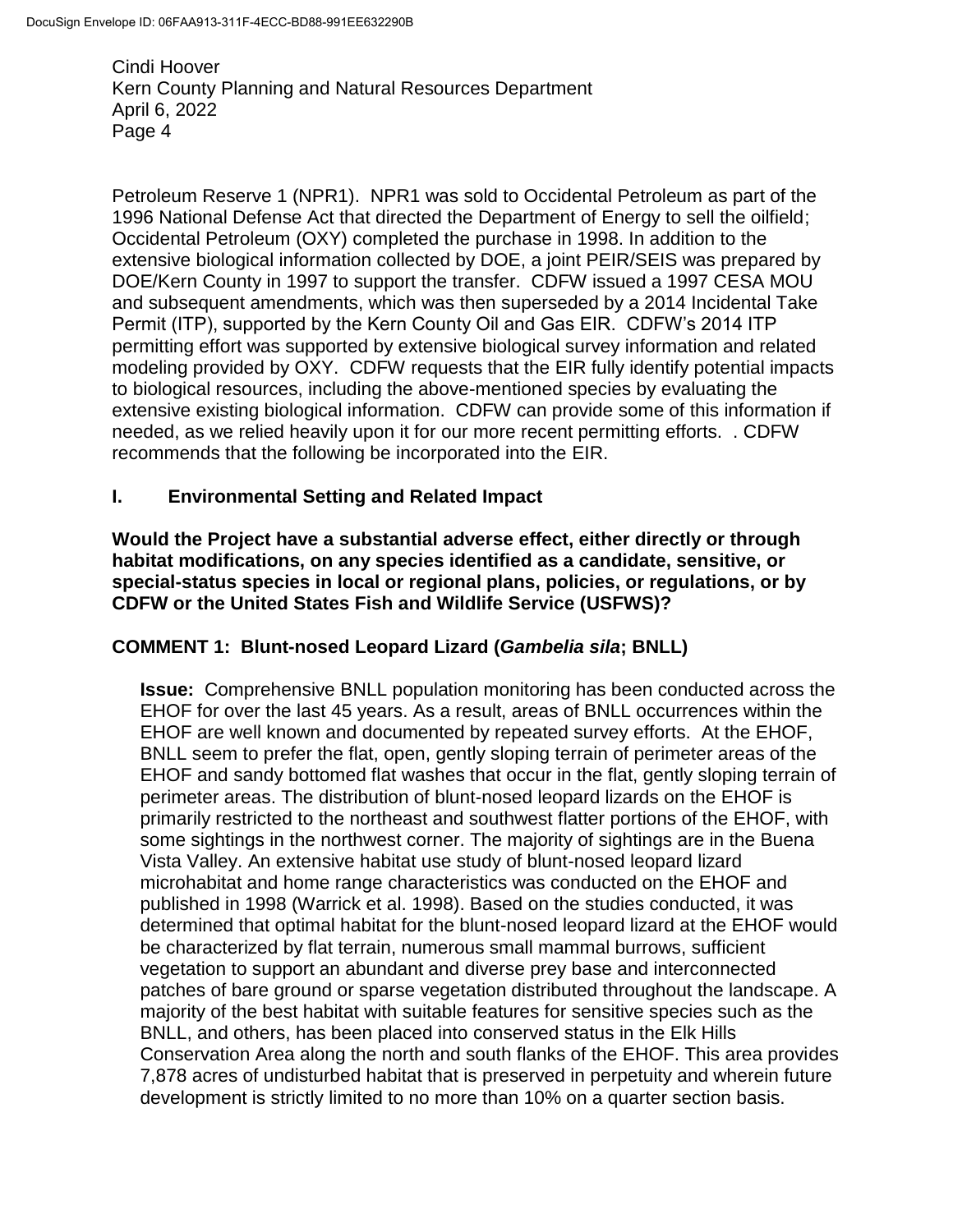**Specific impact:** It appears based on the Project Description in the NOP that the project is proposed in at least a portion of what is known as the highest quality BNLL habitat within the EHOF. Potentially significant impacts associated with grounddisturbing activities include habitat loss, burrow collapse, reduced reproductive success, reduced health and vigor of eggs and/or young, and direct mortality. Given the Fully Protected status of BNLL, it is unclear that the Project could be implemented and avoid a violation of Fish and Game Code Section 5050.

**Evidence impact is potentially significant:** Habitat loss resulting from agricultural, urban, and industrial development is the primary threat to BNLL (ESRP 2020a). Little suitable habitat for BNLL remains in central Kern County (USFWS 1998). The Project and surrounding area contain some of the highest quality remaining habitat for BNLL; therefore, subsequent ground disturbing activities and conversion of suitable habitat associated with the Project may have the potential to significantly impact local BNLL populations. Due to the significant loss of habitat for the species from land conversion and incompatible land use, CDFW advises that a robust cumulative impact analysis is warranted and addressed in the CEQA document prepared for the Project.

## **Recommended Mitigation Measure 1: BNLL Surveys**

CDFW recommends conducting surveys in the proposed Project Area in accordance with the "Approved Survey Methodology for the Blunt-nosed Leopard Lizard" (CDFW 2019). This survey protocol, designed to optimize BNLL detectability, reasonably assures CDFW that BNLL would be detected if present.

CDFW advises that BNLL surveys be completed by a qualified wildlife biologist as described in the survey protocol above across the entire Project site prior to CEQA analysis. These surveys must be also be conducted no more than one year prior to initiation of ground and/or vegetation disturbance. Protocol-level surveys for BNLL are not synonymous with 30-day "preconstruction surveys" often recommended for other wildlife species. In addition, the BNLL protocol specifies different survey effort requirements based on whether the disturbance results from maintenance activities or if the disturbance results in habitat removal (CDFW 2019).

## **Recommended Mitigation Measure 2: BNLL Take Avoidance**

BNLL detection during protocol-level surveys warrants consultation with CDFW to discuss how to implement ground-disturbing activities and avoid take. Because BNLL is a State Fully Protected species, no take incidental or otherwise, can be authorized by CDFW.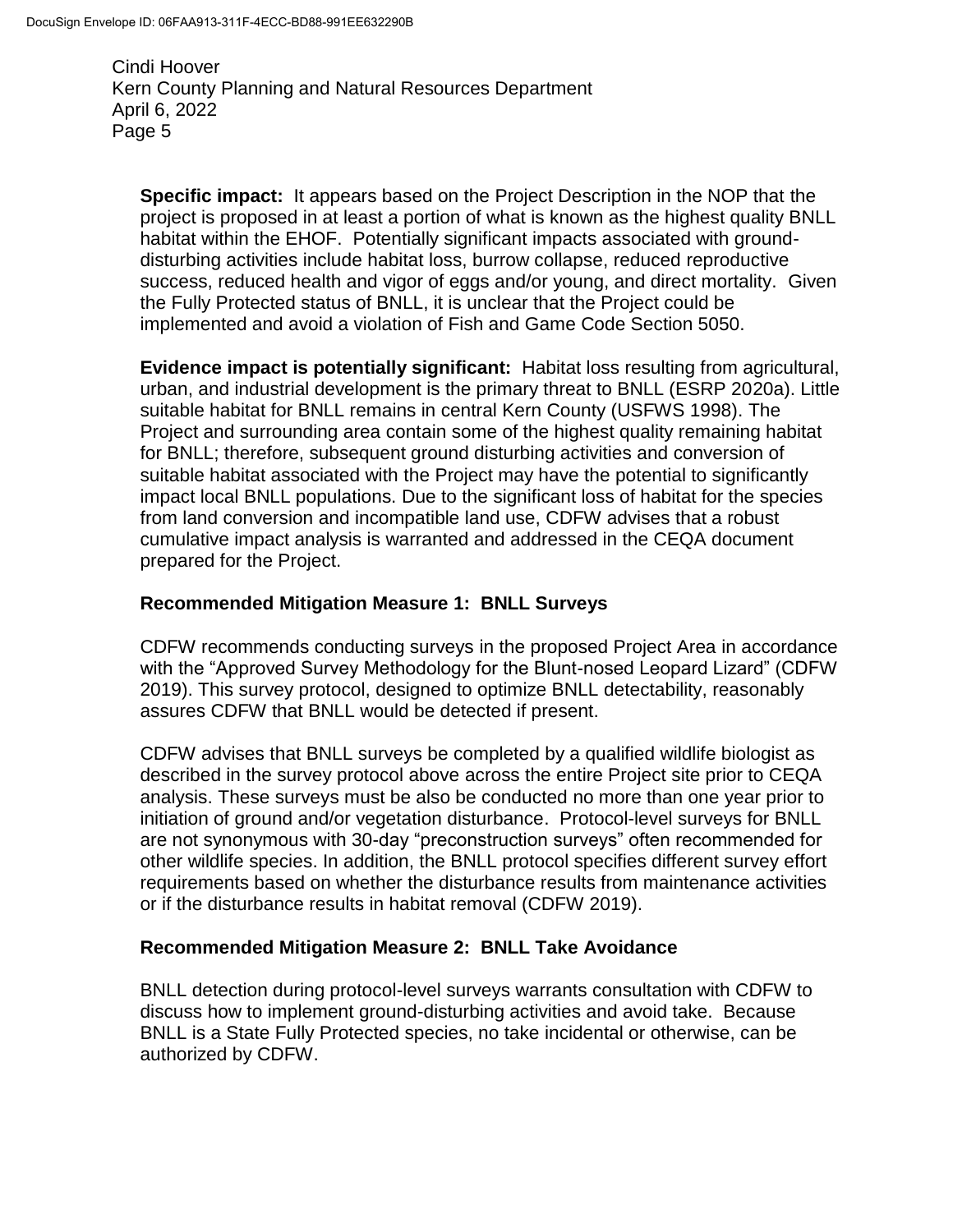CDFW's recommendation for avoiding take, providing for individual and population persistence, and conforming to the applicable recovery goals is to design the project to avoid all occupied BNLL habitat, and base that avoidance on known spatial ecology of BNLL. The design should reflect known home range estimates and movement distances, with the intent to avoid fragmenting occupied habitat and habitat necessary to support and recover the species. CDFW recommends using maximum observed home range areas and movement distances instead of average home range areas, which underestimate the area that many BNLL individuals are known to use. This is particularly significant in areas that may be subject to high ecological or climatological variability, such as the Project site.

To determine a buffer that has a reasonable chance of preventing take, CDFW reviewed the best available scientific information on the area which individual BNLL use (home range) and the distances that individuals are known to move between points. Below is a summary of relevant findings from the available published literature and unpublished data on BNLL spatial ecology.

Tollestrup (1983): Seventeen BNLL were marked, recaptured, and observed visually (no telemetry). Home ranges were derived from a one-month study period and considered to be underestimated. Seasonal shifts in activity areas were detected, specifically between the breeding and non-breeding season. One individual moved 1,509 feet between successive capture points.

Warrick et al (1998): Five females and eleven males were tracked with radio telemetry for 17-71 days. One lizard's home range steadily increased even after 40 days. The authors conclude that ten of the lizards' home ranges, which were based on less than 30 locations, should be considered minimum values. One lizard exhibited a dramatic home range shift which was not included in its home range estimate. Female home range estimates (convex polygon) were 1.2 to 11.0 acres. Male home range estimates were 3.9 to 21.7 acres. Where upland habitat had relatively dense vegetation, washes were used significantly more than the upland areas. Where vegetation was sparse in grasslands, grassland habitat was used more than other habitats, including washes.

Unpublished Data: Dr. David Germano of California State University Bakersfield provided some summary statistics of unpublished telemetry data from 2002-2004. Thirty-three males and 24 females were tracked in three different years. It is unknown as of yet how many individuals were tracked in multiple years and how many were tracked for single years. Female home range estimates (95% minimum convex polygon) were 1.1 to 16.5 acres. Male home range estimates were 1.8 to 52.4 acres. These estimates excluded three females which used home ranges greater than 98.8 acres (unknown how much greater).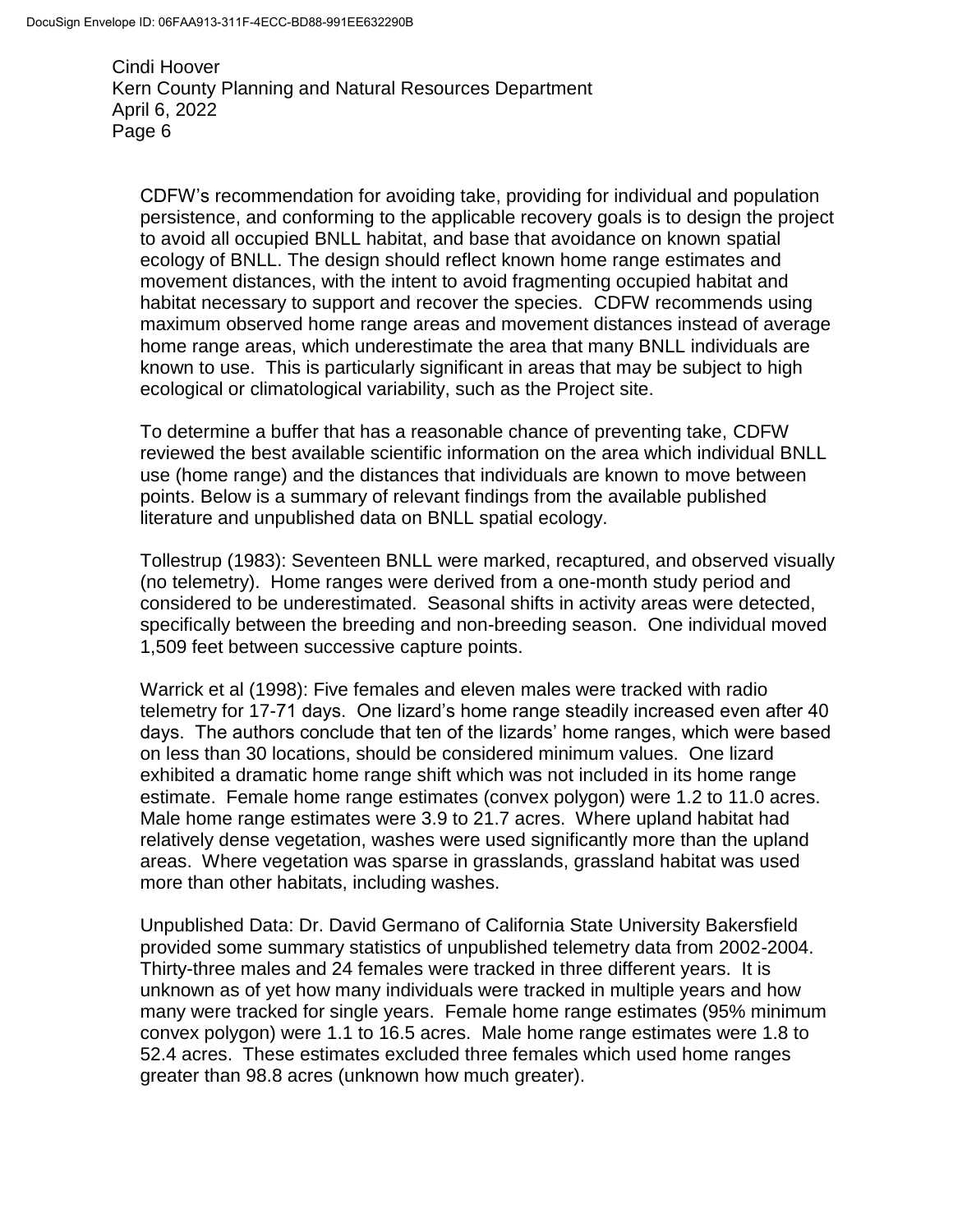Table 1 summarizes the maximum home range and movement distances detected.

| <b>Source</b>                           | <b>Maximum Movement</b><br><b>Distance Detected (ft)</b> | <b>Maximum Home Range</b><br><b>Estimate (acres)</b> |
|-----------------------------------------|----------------------------------------------------------|------------------------------------------------------|
| Tollestrup (1983)                       | 1509                                                     | 4.4                                                  |
| Warrick et al. (1998)                   | <b>NA</b>                                                | 21.7                                                 |
| Germano 2002-2004 data<br>(unpublished) | <b>NA</b>                                                | 98.8                                                 |

|  |  |  |  | Table 1. Maximum Known Home Range Estimates and Movement Distances |
|--|--|--|--|--------------------------------------------------------------------|
|--|--|--|--|--------------------------------------------------------------------|

Several factors make predicting the locations of BNLL when construction commences highly uncertain. These uncertainties make the proposal unlikely to avoid direct mortality of individual BNLL during Project construction. For example, the lizards would be detected when on the surface; between the detection date and the start of construction, they will move and occupy unknown locations underground, possibly long distances from the point of detection. The lizard's location underground when construction commences is not predictable and unlikely to be encompassed by a five-acre buffer of any shape. Also, when a lizard is detected, it is unlikely to be at the center of its home range. It may be on the margin or elsewhere within an irregularly-shaped home range area. Predicting the size and shape of the home range is not feasible unless there are completely unsuitable habitat types which would limit spatial use. The entire Project site consists of potential habitat for BNLL. They may be in any burrow during the inactive season, including undetectable burrows that lizards construct themselves and small mammal burrows that are backfilled.

Predicting home range locations based on habitat type is also highly uncertain. One of the two study sites in Warrick et al (1998) was 80% grassland, and lizards used that area in proportion to its availability, even with open wash habitats available.

If the maximum known distance moved (1509 feet) were used as a radius for prescribing buffer areas, the buffer area would need to be 164 acres. This approach would be based on only one study (Tollestrup 1983) and is probably an underestimation of spatial use. The two studies which used more reliable, radio telemetry methods did not present any movement distances.

The maximum home range estimate of 98.8 acres was observed with three female lizards. Females typically exhibit smaller home ranges than males. Of the BNLL studied in the two available telemetry studies, approximately one in 25 had home ranges that exceeded 98.8 acres (Warrick et al. 1998, Dr. David Germano, California State University Bakersfield, unpublished data). That rate would increase to one in 20 lizards if considering only the study where those observations were made.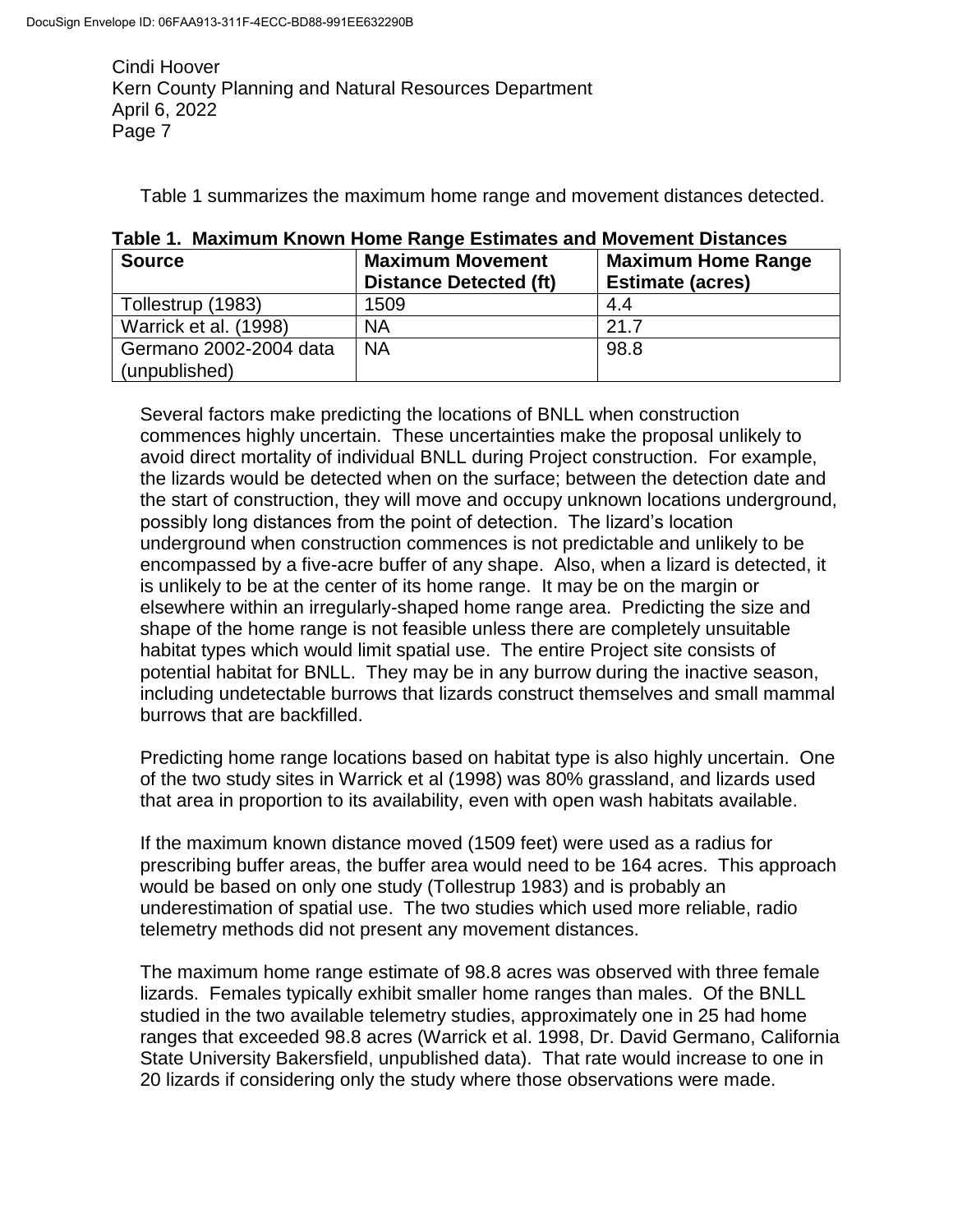If one in 20-25 lizards has a home range greater than 98.8 acres, then CDFW expects some lizards on the Project site to use areas of similar size. CDFW recommends using 98.8 acres as a minimum starting point for BNLL take avoidance buffers. Prescribing a 98.8-acre buffer around a detected lizard may encompass a wide range of expected home ranges. However, placing an avoidance buffer around the lizard observation assumes that we know where the lizard's home range is relative to the location of the observation. Since we have no way of predicting the size or shape of the home range based on a single observation of a lizard, a reasonable plan for avoidance is to assume that the lizard might utilize up to 98.8 acres in any direction from where it was observed. A circular home range could be assumed due to the uncertainty of home range shape. The diameter of a 98.8-acre circle is 2340.8 feet. Using that distance as a buffer from the point where the lizard is detected yields an approximately 395-acre circle which could be prescribed as a buffer area.

## **COMMENT 2: San Joaquin Kit Fox (SJKF)**

**Issue:** SJKF is known to occur in high densities throughout Project site (CDFW 2022). Aerial imagery shows that the project area consists of oil wells, agricultural field, non-native annual grassland habitat, and patches of ruderal habitat, habitat types, some of which, are suitable to support SJKF. In addition to grasslands, SJKF den in a variety of areas such as rights-of-way, vacant lots, agricultural and fallow or ruderal habitat, dry stream channels, and canal levees, and populations can fluctuate over time. SJKF are also capable of occupying urban environments (Cypher and Frost 1999). SJKF may be attracted to the Project area due to the type and level of ground-disturbing activities and the loose, friable soils resulting from intensive ground disturbance. As a result, there is potential for SJKF to occupy the Project site and surrounding area.

**Specific impact:** Without appropriate avoidance and minimization measures for SJKF, potential significant impacts associated with Project related activities include, den collapse, inadvertent entrapment, reduced reproductive success, reduction in health and vigor of young, and direct mortality of individuals.

**Evidence impact is potentially significant:** Habitat loss resulting from land conversion to agricultural, urban, and industrial development is the primary threat to SJKF (Cypher et al. 2013). Western Kern County supports relatively large areas of high suitability habitat and one of the largest remaining populations of SJKF (Cypher et al. 2013). The Project and surrounding area contain undeveloped land; therefore, subsequent ground disturbing activities and conversion of suitable habitat associated with the Project may have the potential to significantly impact local SJKF populations.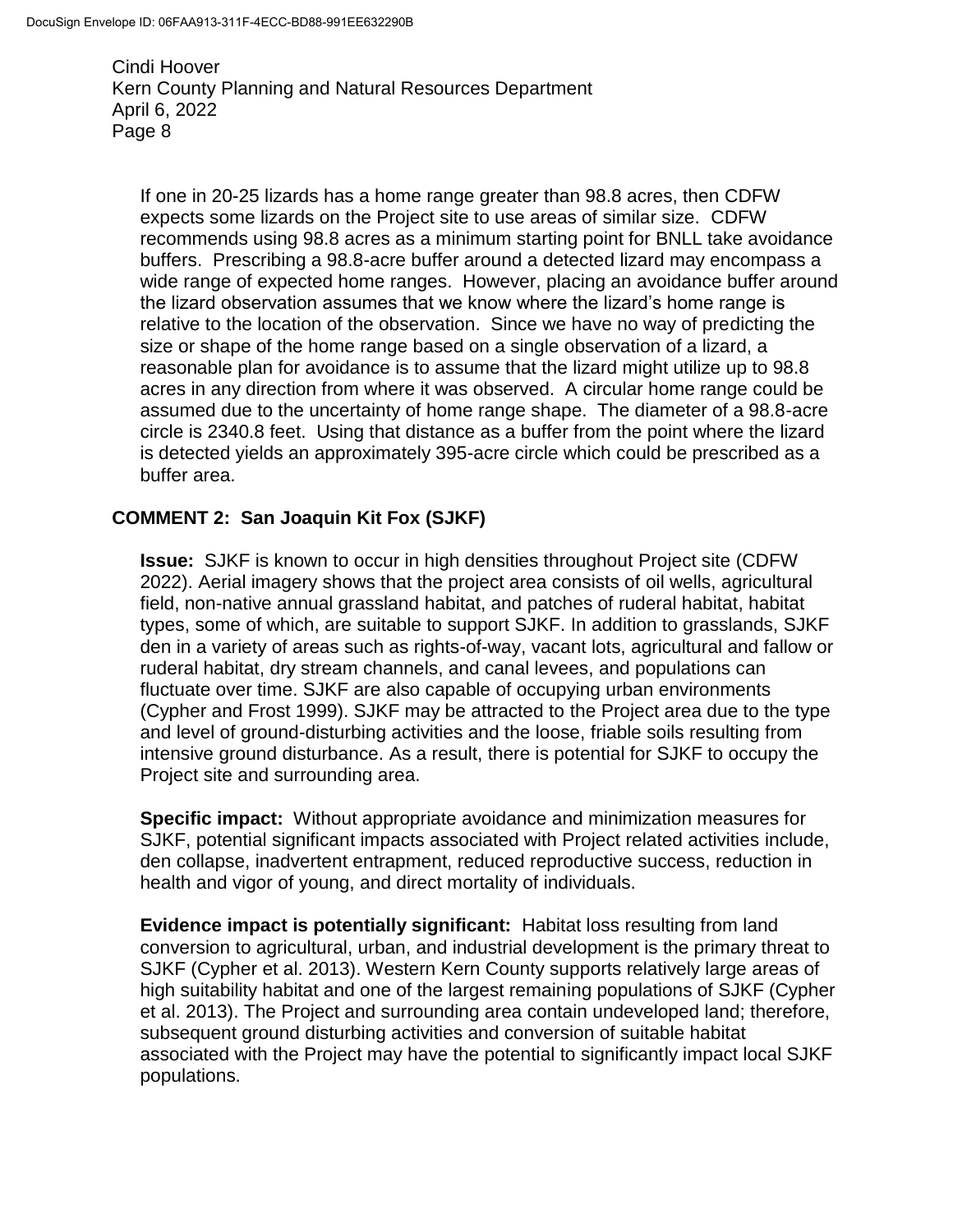## **Recommended Mitigation Measure 3: SJKF Surveys**

CDFW recommends assuming presence of SJKF in the Project Area based on extensive biological information collected previously within the Project Area. Conducting den surveys by conducting surveys following the USFWS' "Standardized recommendations for protection of the San Joaquin kit fox prior to or during ground disturbance" (2011) may provide some index of the potential Project related impacts to SJKF.

## **Recommended Mitigation Measure 4: SJKF Avoidance**

Avoidance of Project Related Impacts to SJKF is likely infeasible. To minimize direct impacts to dens, CDFW recommends implementing no-disturbance buffers, as described in the USFWS "Standardized recommendations for protection of the San Joaquin kit fox prior to or during ground disturbance" (2011) around den sites.

#### **Recommended Mitigation Measure 5: SJKF Take Authorization**

This Project warrants consultation with CDFW and acquisition of an an Incidental Take Permit (ITP) prior to ground-disturbing activities, pursuant to Fish and Game Code section 2081 subdivision (b). The existing ITP issued to OXY/CRC does not include the proposed Project as a Covered Activity.

#### **Recommended Mitigation Measure 6: Perimeter Fences**

CDFW recommends all perimeter fencing be raised five to seven inches above ground level and knuckled under to allow SJKF movement through the Project site and to minimize impacts to SJKF habitat connectivity.

## **COMMENT 3: Giant Kangaroo Rat (GKR) Tipton Kangaroo Rat (TKR) and Short-Nosed Kangaroo Rat (SNKR)**

**Issue:** GKR, TKR, and SNKR have been documented to occur near the Project site (CDFW 2022), and the Project Area supports some of the best GKR habitat present on the EHOF. These species inhabit sandy-loam soils located in grassland habitat with scattered shrubs. Suitable habitat includes areas of grassland, upland scrub, and alkali sink habitats that contain requisite habitat elements, such as small mammal burrows. The land use described in the NOP indicates that suitable habitat is present on the Project site therefore, there is potential for these species to occupy or colonize the Project.

**Specific impact:** Without appropriate avoidance and minimization measures for GKR, TKR, and SNKR, potential significant impacts from Project activities include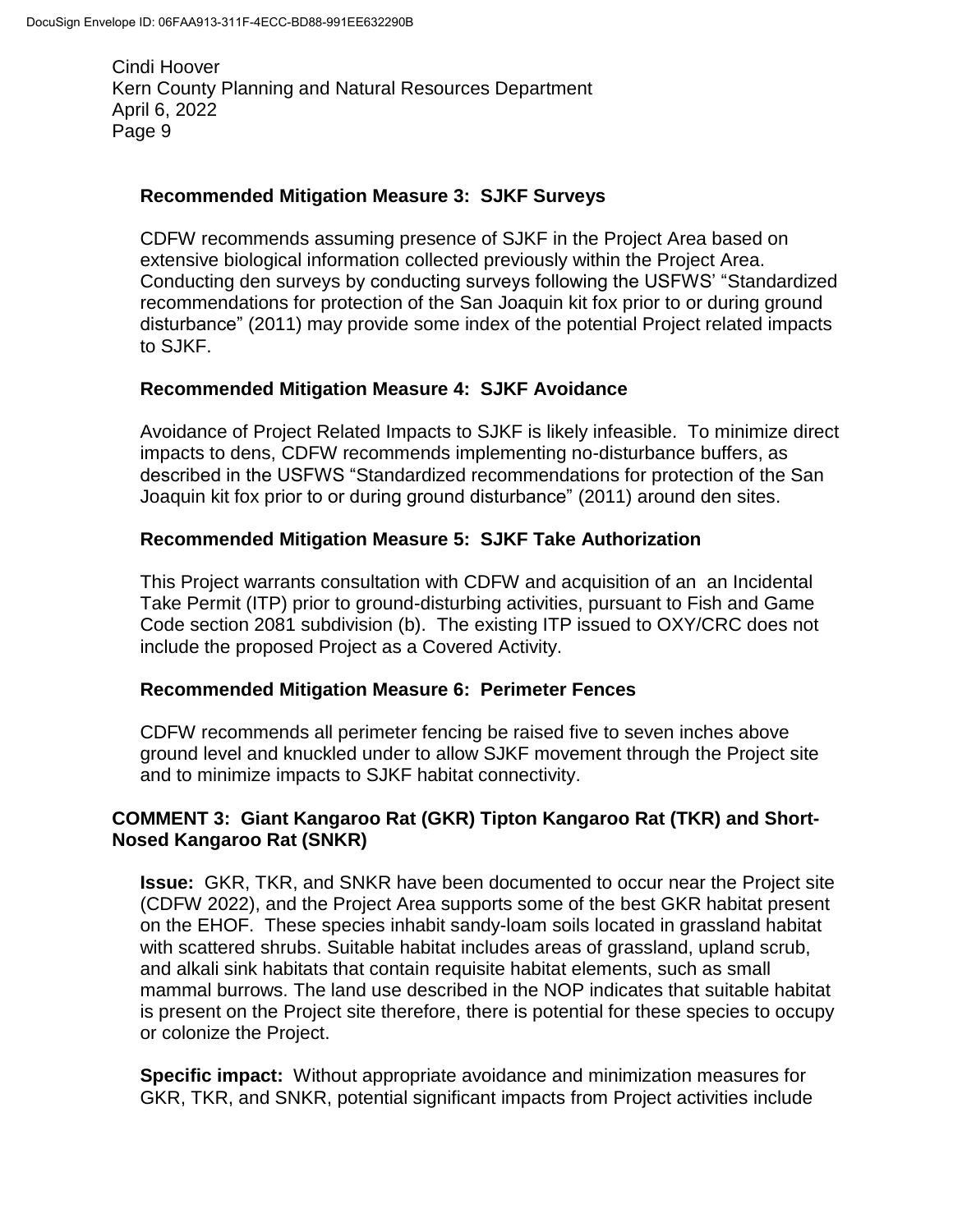loss of habitat, burrow collapse, inadvertent entrapment of individuals, reduced reproductive success such as reduced health or vigor of young, and direct mortality of individuals.

**Evidence impact is potentially significant:** Habitat loss resulting from agricultural, urban, and industrial development is the primary threat to GKR, TKR, and SNKR. Further, habitat fragmentation may accelerate the decline of these species. The Project and surrounding area contain undeveloped land; therefore, if the Project area is occupied by GKR, TKR, and/or SNKR subsequent ground disturbing activities and conversion of suitable habitat associated with the Project may have the potential to significantly impact local populations of these species.

# **Recommended Mitigation Measure 7: GKR, TKR, and SNKR Trapping Surveys**

CDFW recommends that a trapping plan for determining presence of GKR, TKR, and SNKR be submitted to and approved by CDFW prior to subsequent trapping efforts. CDFW recommends these surveys be conducted by a qualified biologist who holds a CDFW Memorandum of Understanding for GKR, TKR, and SNKR, and any appropriate USFWS permit(s). CDFW further recommends that these surveys be conducted between April 1 and October 31, when kangaroo rats are most active and well in advance of ground- and/or vegetation-disturbing activities in order to determine if impacts to GKR, TKR, and/or SNKR could occur. Once completed, all survey results should be sent to CDFW.

## **Recommended Mitigation Measure 8: GKR, TKR, and SNKR Avoidance**

If potential habitat is present and trapping is not feasible, CDFW advises maintenance of a 50-foot minimum no-disturbance buffer around all small mammal burrow entrances. In addition, CDFW advises that Fish and Game Code Section 86 defines take as hunt, pursue, catch, capture, or kill, or attempt to hunt, pursue, catch, capture, or kill. Although these recommended buffer distances may be sufficient to avoid direct mortality or burrow destruction, encircling a burrow with development activities may inhibit the ability of GKR, TKR, and SNKR to freely disperse to and from burrows and has the potential to be considered "capture" and/or ultimately result in take in the form of mortality. Therefore, CDFW recommends that in addition to the buffer distances, that no burrow is surrounded more than 180 degrees by development activities.

## **Recommended Mitigation Measure 9: GKR and TKR Take Authorization**

If GKR or TKR are found within the Project area during trapping as described above, preconstruction surveys, or construction activities, consultation with CDFW is advised immediately to discuss how to implement the Project. Given the known high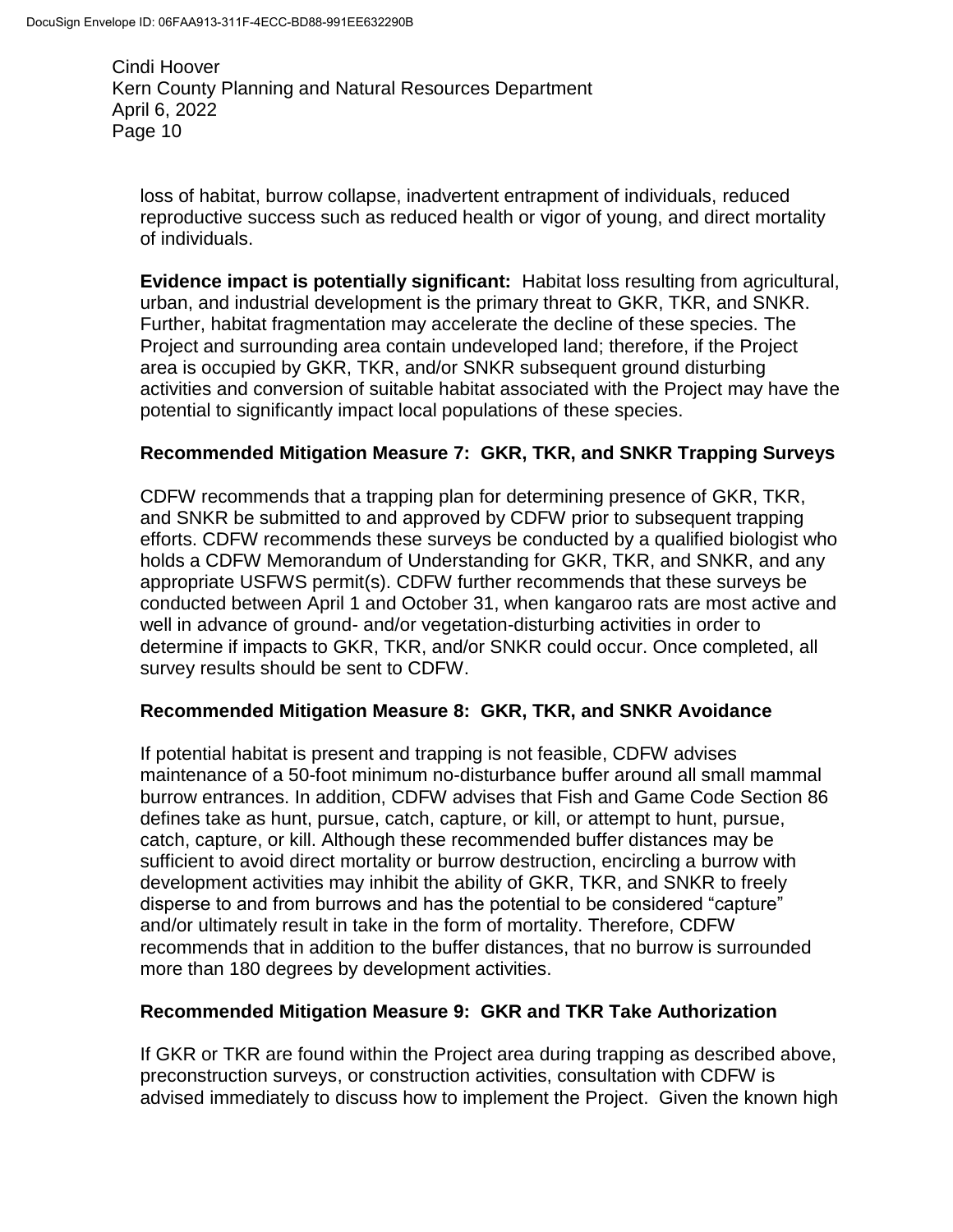densities of GKR on the Project Site, CDFW recommends acquisition of an ITP pursuant to Fish and Game Code Section 2081(b) with GKR as a covered Species prior to any ground-disturbing activities. The existing ITP issued to OXY/CRC does not include the proposed Project as a Covered Activity.

## **COMMENT 4: San Joaquin (also known as Nelson's) Antelope Squirrel (SJAS)**

**Issue:** SJAS are known to occur throughout the EHOF, even within the High Production Area. SJAS inhabit sandy-loam soils in areas of grassland, upland scrub, and alkali sink habitats that contain requisite habitat elements, such as small mammal burrows.

**Specific impact:** Without appropriate avoidance and minimization measures for SJAS, potential significant impacts include loss of habitat, burrow collapse, inadvertent entrapment of individuals, reduced reproductive success such as reduced health or vigor of young, and direct mortality of individuals.

**Evidence impact is potentially significant:** Habitat loss resulting from agricultural, urban, and industrial development is the primary threat to SJAS. Further, habitat fragmentation may accelerate the decline of the species. Very little suitable habitat for this species remains outside of the western Kern County and eastern San Luis Obispo County area (ESRP 2020e, USFWS 1998). The Project Area is known to support SJAS; therefore, subsequent ground disturbing activities and habitat conversion associated with the Project may have the potential to significantly impact local SJAS populations.

## **Recommended Mitigation Measure 10: SJAS Surveys**

Prior to initiating ground- and/or vegetation- disturbing activities, CDFW recommends that a qualified biologist conduct focused daytime visual surveys for SJAS using line transects with 10- to 30-meter spacing. CDFW further advises that these surveys be conducted between April 1 and September 20, during daytime temperatures between 68° and 86° F, to maximize detectability (CDFG 1990). All survey results should be sent to CDFW after completion.

## **Recommended Mitigation Measure 11: SJAS Avoidance**

CDFW recommends maintenance of a 50-foot minimum no-disturbance buffer around all small mammal burrow entrances until the completion of Project activities. As recommended for GKR and SNKR, CDFW recommends that in addition to the buffer distances, that no burrow is surrounded more than 180 degrees by development activities.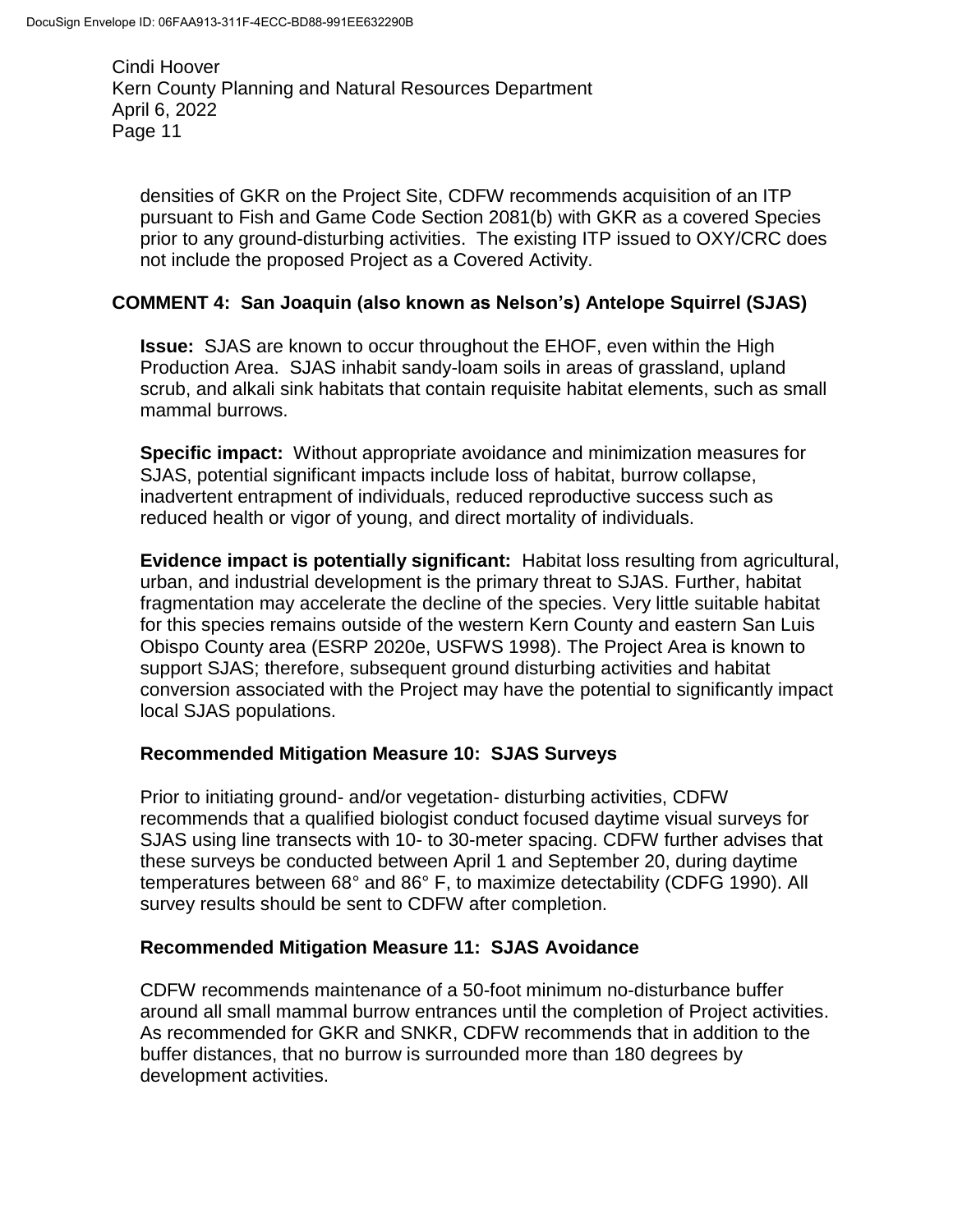## **Recommended Mitigation Measure 12: SJAS Take Authorization**

CDFW recommends acquisition of a take authorization through the acquisition of an Incidental Take Permit (ITP), pursuant to Fish and Game Code section 2081(b) with SJAS as a covered species to comply with CESA. The existing ITP issued to OXY/CRC does not include the proposed Project as a Covered Activity.

## **COMMENT 5: Swainson's Hawk (SWHA)**

**Issue:** SWHA have been documented to occur in the areas bordering Elk Hills (CDFW 2022). Therefore, SWHA have the potential to nest near the Project site, and forage within the Project site. The habitat types present at the Project site all provide suitable foraging habitat for SWHA, increasing the likelihood of SWHA occurrence within the vicinity. In addition, any trees in the Project vicinity have the potential to provide suitable nesting habitat.

**Specific impact:** Without appropriate avoidance and minimization measures for SWHA, potential significant impacts that may result from Project activities include nest abandonment, loss of nest trees, loss of foraging habitat that would reduce nesting success (loss or reduced health or vigor of eggs or young), and direct mortality. All trees, including non-native or ornamental varieties, near the Project site may provide potential nesting sites.

**Evidence impact would be significant:** SWHA exhibit high nest-site fidelity year after year and lack of suitable nesting habitat limits their local distribution and abundance (CDFW 2016). If potential nest sites occur in the Project vicinity, approval of the Project may lead to subsequent ground-disturbing activities that involve noise, groundwork, construction of structures, and movement of workers that could affect nests and has the potential to result in nest abandonment and/or loss of foraging habitat, significantly impacting local nesting SWHA. In addition, conversion of undeveloped land can directly influence distribution and abundance of SWHA, due to the reduction in foraging habitat.

## **Recommended Mitigation Measure 13: Focused SWHA Surveys**

To evaluate potential Project-related impacts, CDFW recommends that a qualified wildlife biologist conduct surveys for nesting SWHA following the entire survey methodology developed by the SWHA Technical Advisory Committee (SWHA TAC 2000) prior to Project implementation (during CEQA analysis). SWHA detection during protocol-level surveys warrants consultation with CDFW to discuss how to implement Project activities and avoid take.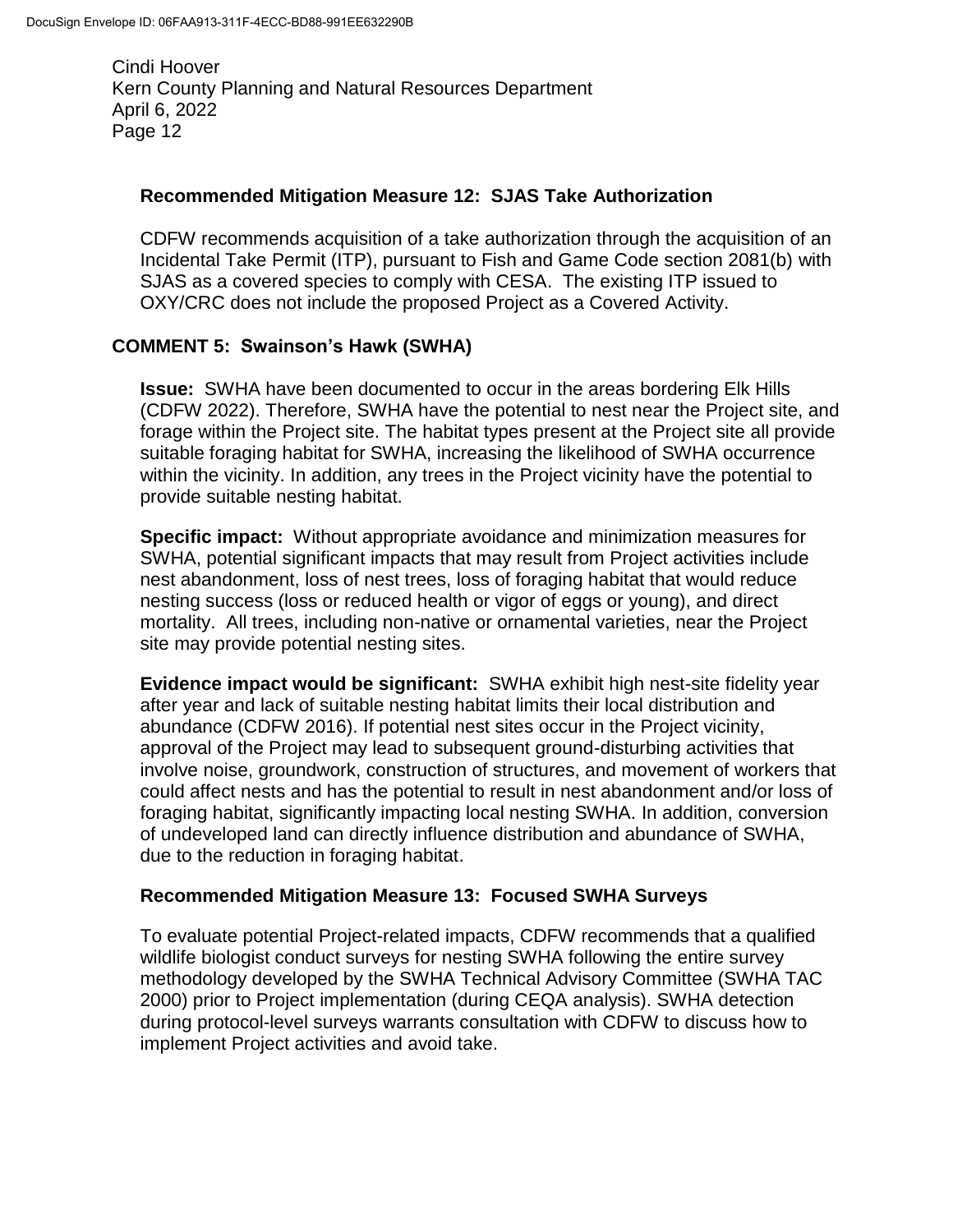### **Recommended Mitigation Measure 14: SWHA Avoidance**

CDFW recommends that if Project-specific activities will take place during the SWHA nesting season (i.e., March 1 through September 15), and active SWHA nests are present, a minimum ½-mile no-disturbance buffer be delineated and maintained around each nest, regardless of when it was detected by surveys or incidentally, until the breeding season has ended or until a qualified biologist has determined that the birds have fledged and are no longer reliant upon the nest or parental care for survival, to prevent nest abandonment and other take of SWHA as a result of Project activities.

#### **Recommended Mitigation Measure 15: SWHA Take Authorization**

CDFW recommends that in the event an active SWHA nest is detected, and a  $\frac{1}{2}$ mile no-disturbance buffer is not feasible, consultation with CDFW is warranted to discuss how to implement the project and avoid take. If take cannot be avoided, take authorization through the acquisition of an Incidental Take Permit (ITP), pursuant to Fish and Game Code section 2081(b) is necessary to comply with CESA.

#### **Recommended Mitigation Measure 16: Loss of SWHA Foraging Habitat**

CDFW recommends compensation for the loss of SWHA foraging habitat as described in CDFW's "Staff Report Regarding Mitigation for Impacts to Swainson's Hawks" (CDFG 1994) to reduce impacts to foraging habitat to less than significant. The Staff Report recommends that mitigation for habitat loss occur within a minimum distance of 10 miles from known nest sites. CDFW has the following recommendations based on the Staff Report:

- For projects within 1 mile of an active nest tree, a minimum of 1 acre of habitat management (HM) land for each acre of development is advised.
- For projects within 5 miles of an active nest but greater than 1 mile, a minimum of ¾ acre of HM land for each acre of development is advised.
- For projects within 10 miles of an active nest tree but greater than 5 miles from an active nest tree, a minimum of ½ acre of HM land for each acre of development is advised.

#### **Recommended Mitigation Measure 17: SWHA Tree Removal**

CDFW recommends that the removal of known SWHA nest trees, even outside of the nesting season, be replaced with an appropriate native tree species planting at a ratio of 3:1 at or near the Project area or in another area that will be protected in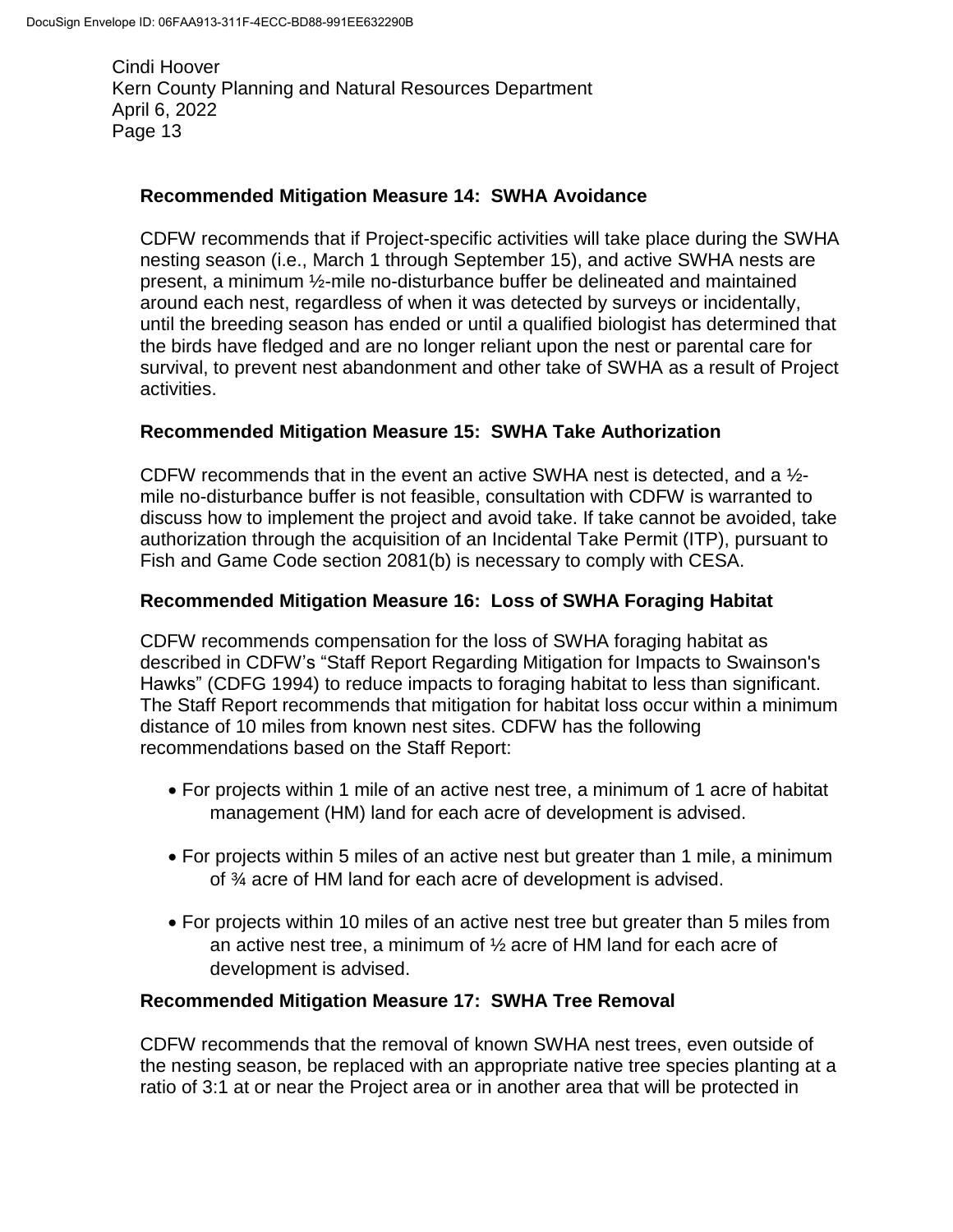perpetuity. This mitigation would offset the local and temporal impacts of nesting habitat loss.

# **COMMENT 6: Special-status Plants**

**Issue:** Several special-status plant species meeting the definition of rare or endangered under CEQA section 15380 have been documented to occur near the Project area, including but not limited to, the State and federally endangered and CRPR 1B.1 California jewelflower (CDFW 2022).

**Specific impact:** Without appropriate avoidance and minimization measures for special-status plants, potential significant impacts associated with subsequent construction include loss of habitat, loss or reduction of productivity, and direct mortality.

**Evidence impact would be significant:** The California jewelflower and many other special-status plant species are threatened by grazing and agricultural, urban, and energy development. Many historical occurrences of these species are presumed extirpated (CNPS 2020). Though new populations have recently been discovered, impacts to existing populations have the potential to significantly impact populations of plant species.

## **Recommended Mitigation Measure 18: Special-Status Plant Surveys**

CDFW recommends that individual Project sites be surveyed for special-status plants by a qualified botanist following the "Protocols for Surveying and Evaluating Impacts to Special Status Native Plant Populations and Natural Communities" (CDFG 2018). This protocol, which is intended to maximize detectability, includes the identification of reference populations to facilitate the likelihood of field investigations occurring during the appropriate floristic period.

## **Recommendation Mitigation Measure 19: Sensitive Natural Communities**

In addition to surveying for special-status plants as stated above, CDFW recommends the Project area is also surveyed for the presence of sensitive natural communities, which is also part of CDFW's botanical survey protocol (CDFW 2018). If sensitive natural communities are found, CDFW recommend impacts to them are fully evaluated in the CEQA document.

# **Recommended Mitigation Measure 20: Special-Status Plant Avoidance**

CDFW recommends that special-status plant species be avoided whenever possible by delineating and observing a no-disturbance buffer of at least 50 feet from the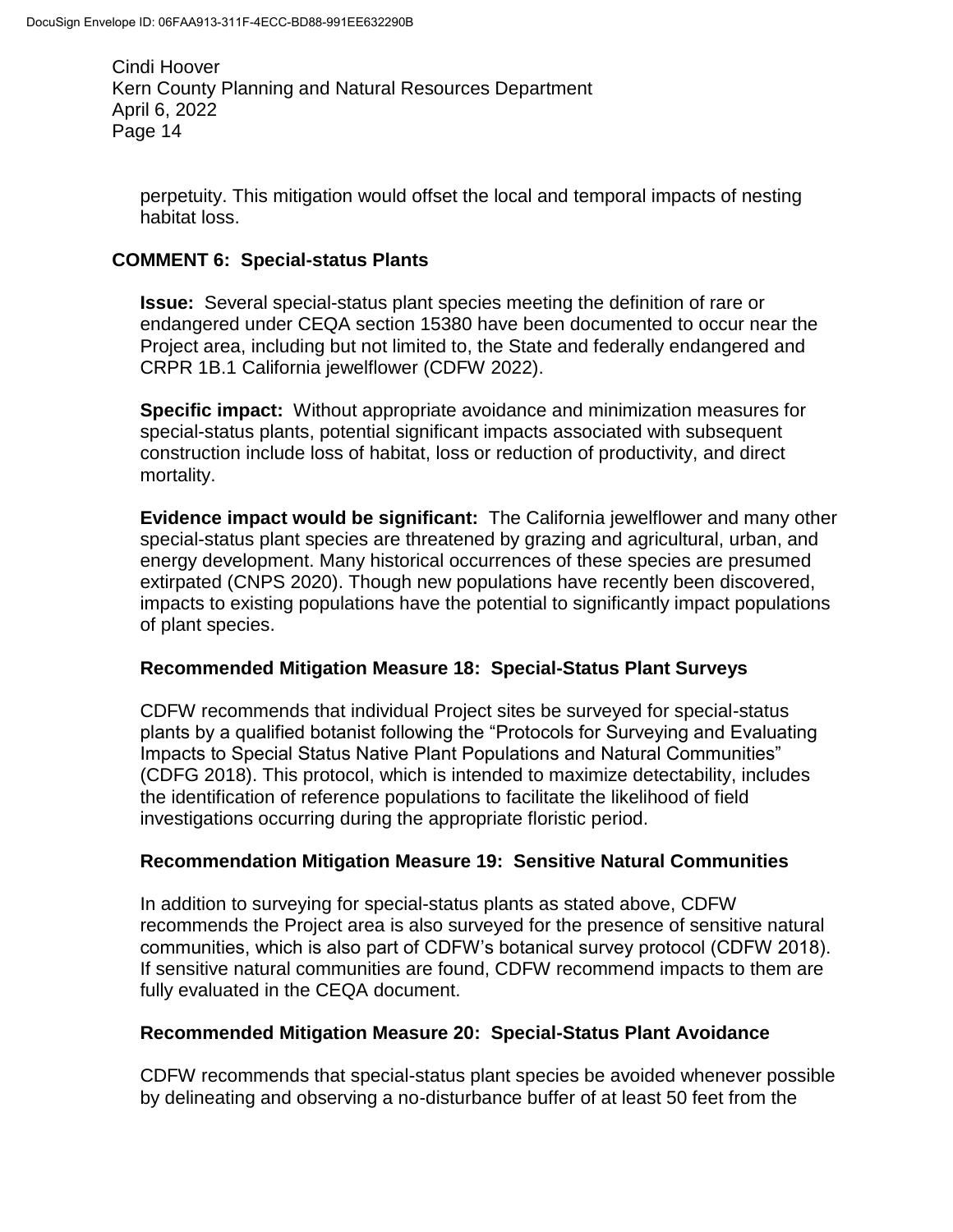outer edge of the plant population(s) or specific habitat type(s) required by special-status plant species. If buffers cannot be maintained, then consultation with CDFW may be warranted to determine appropriate minimization and mitigation measures for impacts to special-status plant species.

## **Recommended Mitigation Measure 21: Listed Plant Species Take Authorization**

If a State-listed plant species is identified during botanical surveys, consultation with CDFW is warranted to determine if the Project can avoid take. If take cannot be avoided, take authorization is warranted. Take authorization would occur through acquisition of an ITP, pursuant to Fish and Game Code section 2081(b).

# **COMMENT 7: Burrowing Owl (BUOW)**

**Issue:** BUOW have been documented in the Project vicinity (CDFW 2022). BUOW inhabit open grassland and similar habitat types containing small mammal burrows, a requisite habitat feature used by BUOW for nesting and cover. The NOP reports that these habitat features are present on the Project site, therefore, there is potential for BUOW to occupy or colonize the Project.

**Specific impact:** Potentially significant direct impacts associated with subsequent activities and land conversion include habitat loss, burrow collapse, inadvertent entrapment, nest abandonment, reduced reproductive success, reduction in health and vigor of eggs and/or young, and direct mortality of individuals.

**Evidence impact is potentially significant:** BUOW rely on burrow habitat year-round for their survival and reproduction. Habitat loss and degradation are considered the greatest threats to BUOW in California's Central Valley (Gervais et al. 2008). The Project and surrounding area contain undeveloped land; therefore, subsequent ground-disturbing activities associated with the Project have the potential to significantly impact local BUOW populations. In addition, and as described in CDFW's "Staff Report on Burrowing Owl Mitigation" (CDFG 2012), excluding and/or evicting BUOW from their burrows is considered a potentially significant impact under CEQA.

# **Recommended Mitigation Measure 22: BUOW Surveys**

CDFW recommends assessing presence or absence of BUOW by having a qualified biologist conduct surveys following the California Burrowing Owl Consortium's "Burrowing Owl Survey Protocol and Mitigation Guidelines" (CBOC 1993) and the "Staff Report on Burrowing Owl Mitigation" (CDFG 2012), which suggest three or more surveillance surveys conducted during daylight with each visit occurring at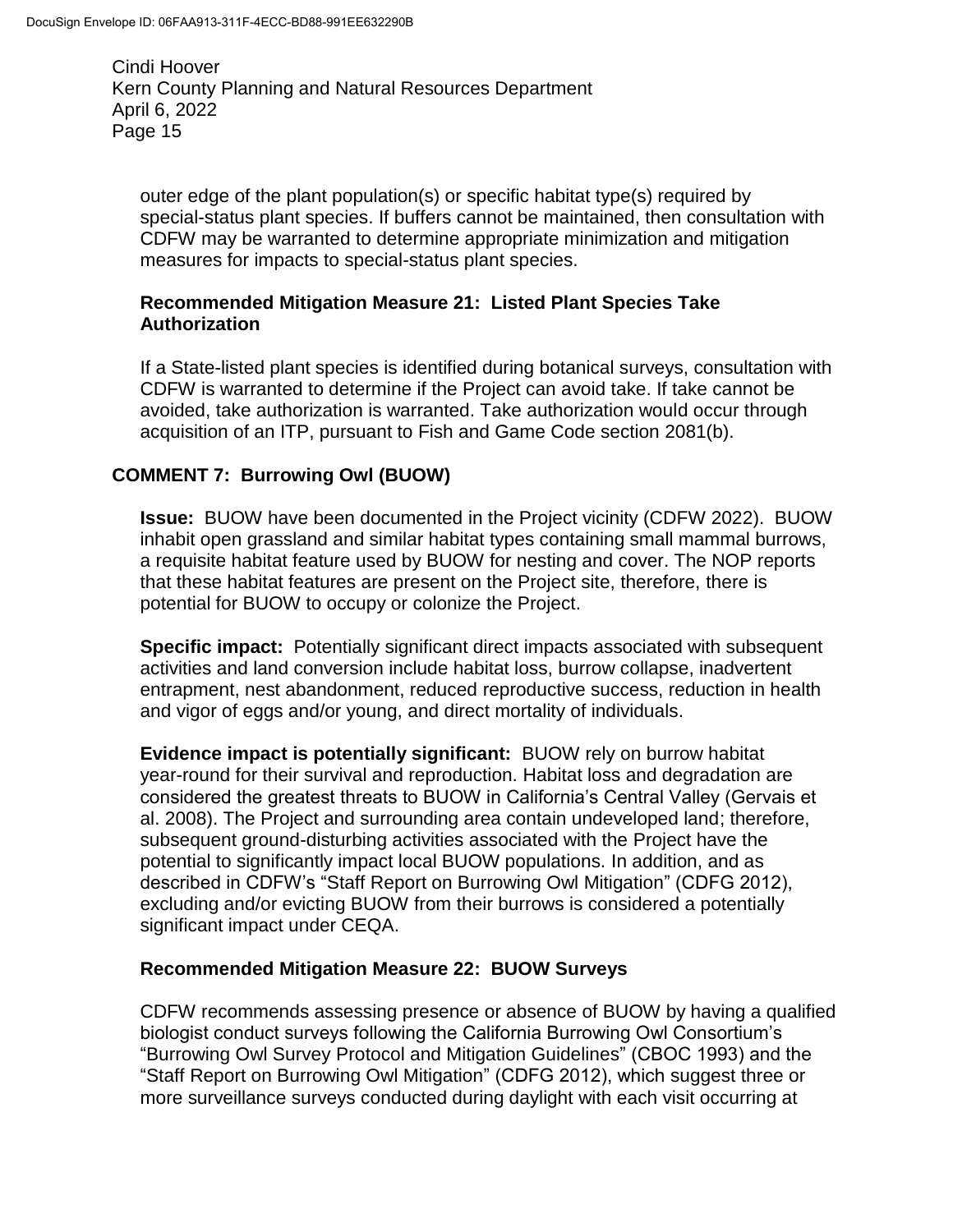least three weeks apart during the peak breeding season (i.e., April 15 to July 15), when BUOW are most detectable. In addition, CDFW advises that surveys include a minimum 500-foot buffer area around the Project area.

### **Recommended Mitigation Measure 23: BUOW Avoidance**

Should a BUOW be detected, CDFW recommends that no-disturbance buffers, as outlined in the "Staff Report on Burrowing Owl Mitigation" (CDFG 2012), be implemented prior to and during any ground-disturbing activities. Specifically, CDFW's Staff Report recommends that impacts to occupied burrows be avoided in accordance with the following table unless a qualified biologist approved by CDFW verifies through non-invasive methods that either: 1) the birds have not begun egg laying and incubation; or 2) that juveniles from the occupied burrows are foraging independently and are capable of independent survival.

| Location      |                |                     | Level of Disturbance |                     |  |
|---------------|----------------|---------------------|----------------------|---------------------|--|
|               | Time of Year   | Low                 | Med                  | High                |  |
| Nesting sites | April 1-Aug 15 | $200 \; \text{m}^*$ | 500 m                | 500 m               |  |
| Nesting sites | Aug 16-Oct 15  | 200 m               | 200 m                | 500 m               |  |
| Nesting sites | Oct 16-Mar 31  | 50 <sub>m</sub>     | 100 m                | $500 \; \mathrm{m}$ |  |

 $*$  meters  $(m)$ 

## **Recommended Mitigation Measure 24: BUOW Passive Relocation and Mitigation**

If BUOW are found within these recommended buffers and avoidance is not possible, it is important to note that according to the Staff Report (CDFG 2012), excluding birds from burrows is not a take avoidance, minimization, or mitigation method and is instead considered a potentially significant impact under CEQA. However, if it is necessary for Project implementation, CDFW recommends that burrow exclusion be conducted by qualified biologists and only during the nonbreeding season, before breeding behavior is exhibited and after the burrow is confirmed empty through non-invasive methods, such as surveillance. CDFW recommends replacement of occupied burrows with artificial burrows at a ratio of one (1) burrow collapsed to one (1) artificial burrow constructed (1:1) to mitigate for evicting BUOW and the loss of burrows. BUOW may attempt to colonize or recolonize an area that will be impacted; thus, CDFW recommends ongoing surveillance at a rate that is sufficient to detect BUOW if they return.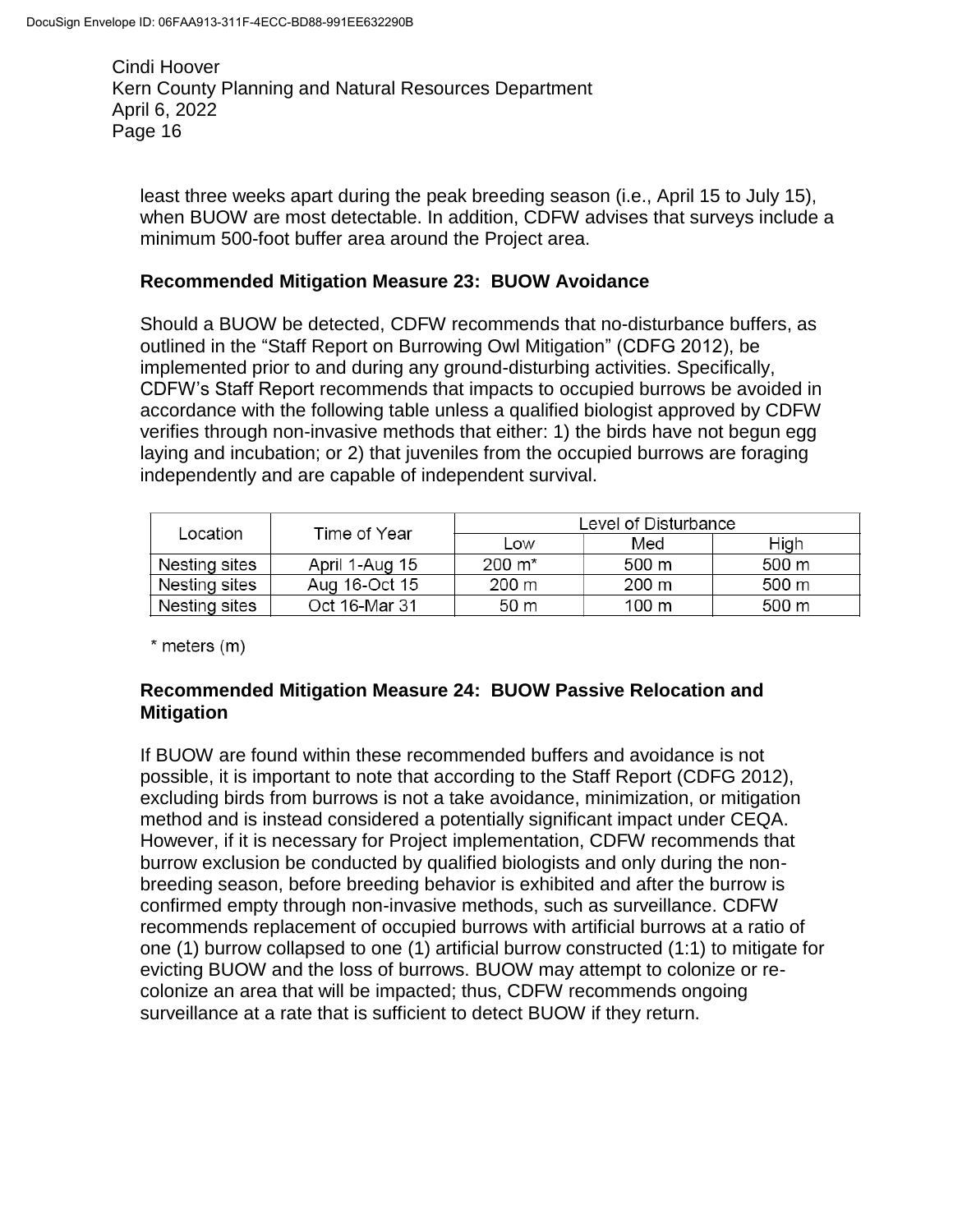### **COMMENT 8: Other State Species of Special Concern**

**Issue:** San Joaquin pocket mouse, California glossy snake, and American badger have the potential to occur in the Project area. These species have been documented to occur in the vicinity of the Project site, which supports requisite habitat elements (CDFW 2022).

**Specific impact:** Without appropriate avoidance and minimization measures for these species, potentially significant impacts associated with ground disturbance include habitat loss and nest/den/burrow abandonment, which may result in reduced health or vigor of eggs and/or young, and direct mortality.

**Evidence impact is potentially significant:** Habitat loss threatens all of the species mentioned above (Gittleman et al. 2001, Shuford and Gardali 2008, Thomson et al. 2016). The Project and surrounding area contain undeveloped land; therefore, subsequent ground disturbing activities and habitat conversion associated with the Project may have the potential to significantly impact local the populations of these species.

#### **Recommended Mitigation Measure 25: Habitat Assessment**

CDFW recommends that a qualified biologist conduct a habitat assessment in advance of project implementation, to determine if project areas or their immediate vicinity contain potential habitat for the species mentioned above.

#### **Recommended Mitigation Measure 26: Surveys**

If potential habitat is present, CDFW recommends that a qualified biologist conduct focused surveys for applicable species and their requisite habitat features to evaluate potential impacts resulting from ground and vegetation disturbance.

#### **Recommended Mitigation Measure 27: Avoidance**

Avoidance whenever possible is encouraged via delineation and observance a 50-foot no-disturbance buffer around dens of mammals like the American badger as well as the entrances of burrows that can provide refuge for special-status small mammals and California glossy snake.

## **Editorial Comments and/or Suggestions**

**Federally Listed Species:** CDFW recommends consulting with USFWS regarding potential impacts to federally listed species including but not limited to the blunt-nosed leopard lizard, giant kangaroo rat, and San Joaquin kit fox*.* Take under the Federal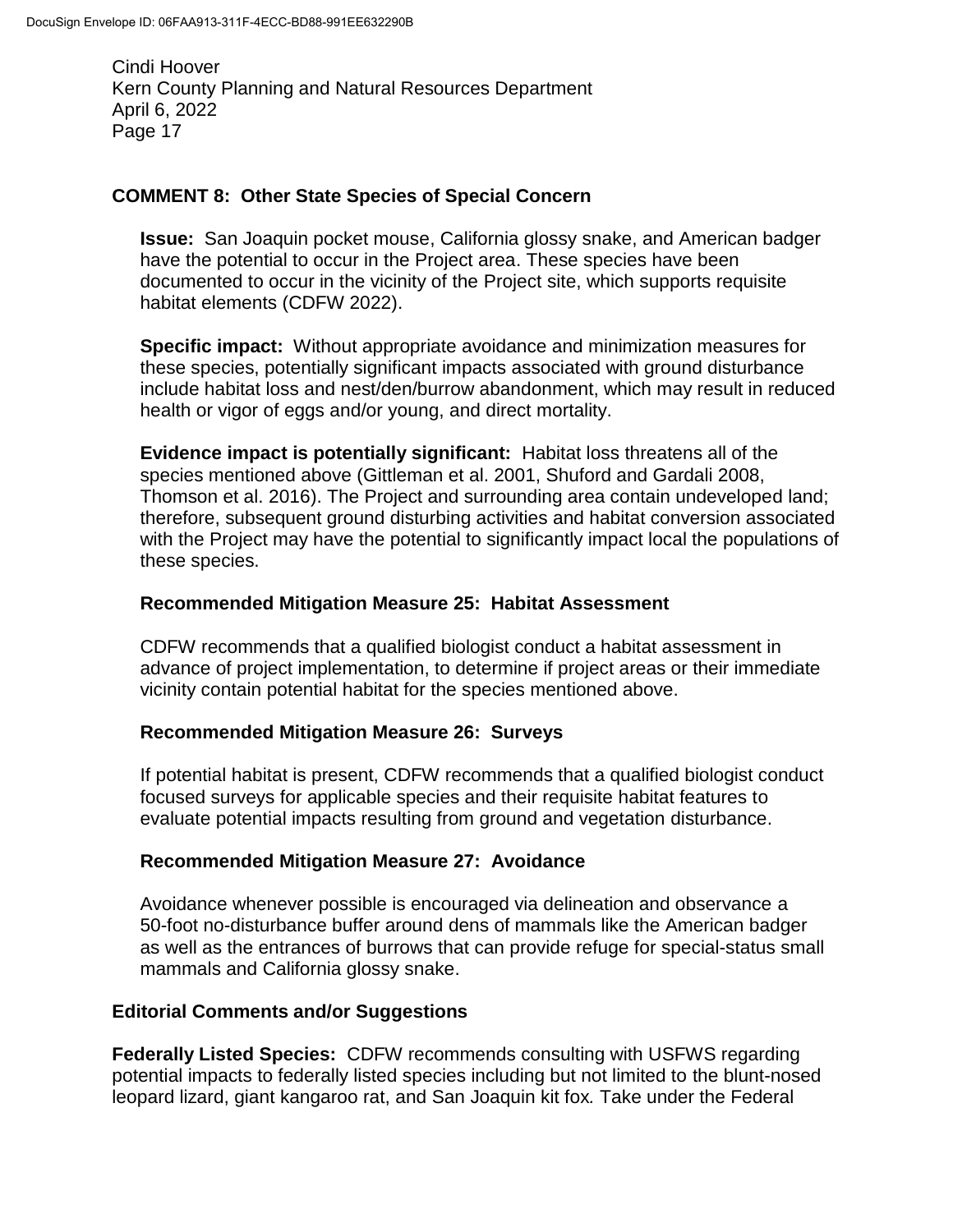Endangered Species Act (FESA) is more broadly defined than CESA; take under FESA also includes significant habitat modification or degradation that could result in death or injury to a listed species by interfering with essential behavioral patterns such as breeding, foraging, or nesting. Consultation with the USFWS in order to comply with FESA is advised well in advance of any Project activities.

**Lake and Streambed Alteration:** If streams, swales, or drainages occur on the Project site, Project activities may be subject to CDFW's regulatory authority pursuant Fish and Game Code section 1600 et seq. Fish and Game Code section 1602 requires an entity to notify CDFW prior to commencing any activity that may (a) substantially divert or obstruct the natural flow of any river, stream, or lake; (b) substantially change or use any material from the bed, bank, or channel of any river, stream, or lake (including the removal of riparian vegetation): (c) deposit debris, waste or other materials that could pass into any river, stream, or lake. "Any river, stream, or lake" includes those that are ephemeral or intermittent as well as those that are perennial.

CDFW is required to comply with CEQA in the issuance of a Lake or Streambed Alteration Agreement (LSAA); therefore, if the CEQA document approved for the Project does not adequately describe the Project and its impacts to lakes or streams, a subsequent CEQA analysis may be necessary for LSAA issuance. For information on notification requirements, please refer to CDFW's website [\(https://wildlife.ca.gov/Conservation/LSA\)](https://wildlife.ca.gov/Conservation/LSA) or contact CDFW staff in the Central Region Lake and Streambed Alteration Program at (559) 243-4593.

**Nesting Birds:** CDFW has jurisdiction over actions with potential to result in the disturbance or destruction of active nest sites or the unauthorized take of birds. Fish and Game Code sections that protect birds, their eggs and nests include sections 3503 (regarding unlawful take, possession or needless destruction of the nest or eggs of any bird), 3503.5 (regarding the take, possession or destruction of any birds-of-prey or their nests or eggs), and 3513 (regarding unlawful take of any migratory nongame bird).

CDFW encourages Project implementation to occur during the bird non-nesting season; however, if Project activities must occur during the nesting season (i.e., February through mid-September), the Project applicant is responsible for ensuring that implementation of the Project does not result in violation of the Migratory Bird Treaty Act or relevant Fish and Game Codes as referenced above.

To evaluate Project-related impacts on nesting birds, CDFW recommends that a qualified wildlife biologist conduct pre-activity surveys for active nests no more than 10 days prior to the start of ground disturbance to maximize the probability that nests that could potentially be impacted by the Project are detected. CDFW also recommends that surveys cover a sufficient area around the work site to identify nests and determine their status. A sufficient area means any area potentially affected by a project. In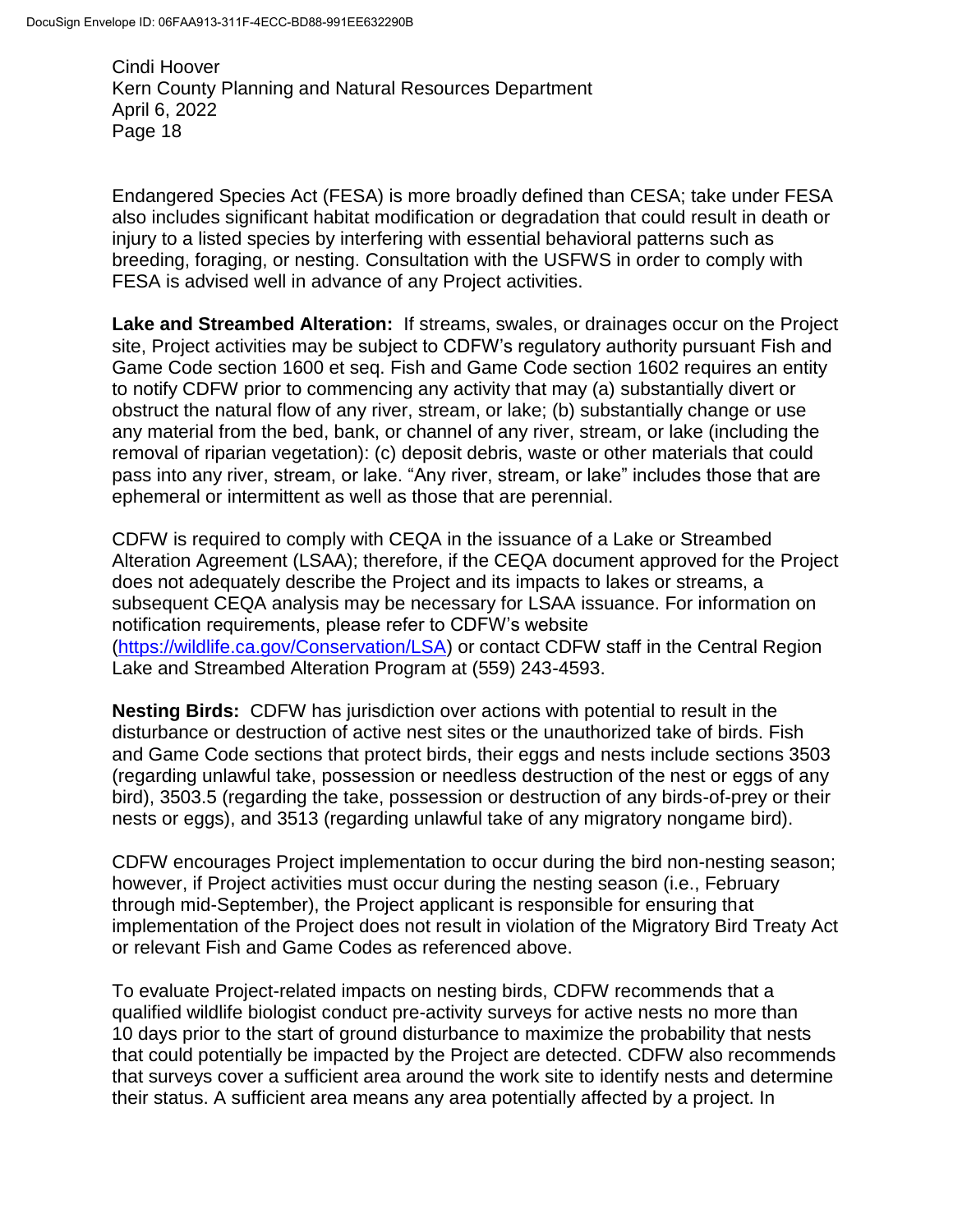addition to direct impacts (i.e., nest destruction), noise, vibration, and movement of workers or equipment could also affect nests. Prior to initiation of construction activities, CDFW recommends that a qualified biologist conduct a survey to establish a behavioral baseline of all identified nests. Once construction begins, CDFW recommends that a qualified biologist continuously monitor nests to detect behavioral changes resulting from the project. If behavioral changes occur, CDFW recommends that the work causing that change cease and CDFW be consulted for additional avoidance and minimization measures.

If continuous monitoring of identified nests by a qualified wildlife biologist is not feasible, CDFW recommends a minimum no-disturbance buffer of 250 feet around active nests of non-listed bird species and a 500-foot no-disturbance buffer around active nests of non-listed raptors. These buffers are advised to remain in place until the breeding season has ended or until a qualified biologist has determined that the birds have fledged and are no longer reliant upon the nest or parental care for survival. Variance from these no-disturbance buffers is possible when there is compelling biological or ecological reason to do so, such as when the construction area would be concealed from a nest site by topography. CDFW recommends that a qualified wildlife biologist advise and support any variance from these buffers and notify CDFW in advance of implementing a variance.

## **Impacts to Conserved Lands**

As a condition of previous CDFW and USFWS permits, OXY placed 7,878 acres of high quality habitat within the EHOF into permanently conserved status via recordation of a Conservation Easement in favor of CDFW. The so called Elk Hills Conservation Area is present along the north and South flanks of the EHOF, which appears to be within or adjacent to the Proposed Project. The EIR prepared for this project should analyze any potential direct or indirect impacts to this conserved habitat and the associated special status species.

# **ENVIRONMENTAL DATA**

CEQA requires that information developed in environmental impact reports and negative declarations be incorporated into a database, which may be used to make subsequent or supplemental environmental determinations (Pub. Resources Code, § 21003, subd. (e)). Accordingly, please report any special-status species and natural communities detected during Project surveys to the CNDDB. The CNDDB field survey form can be found at the following link:

[https://www.wildlife.ca.gov/Data/CNDDB/Submitting-Data.](https://www.wildlife.ca.gov/Data/CNDDB/Submitting-Data) The completed form can be mailed electronically to CNDDB at the following email address:

CNDDB@wildlife.ca.gov. The types of information reported to CNDDB can be found at the following link: [https://www.wildlife.ca.gov/Data/CNDDB/Plants-and-Animals.](https://www.wildlife.ca.gov/Data/CNDDB/Plants-and-Animals)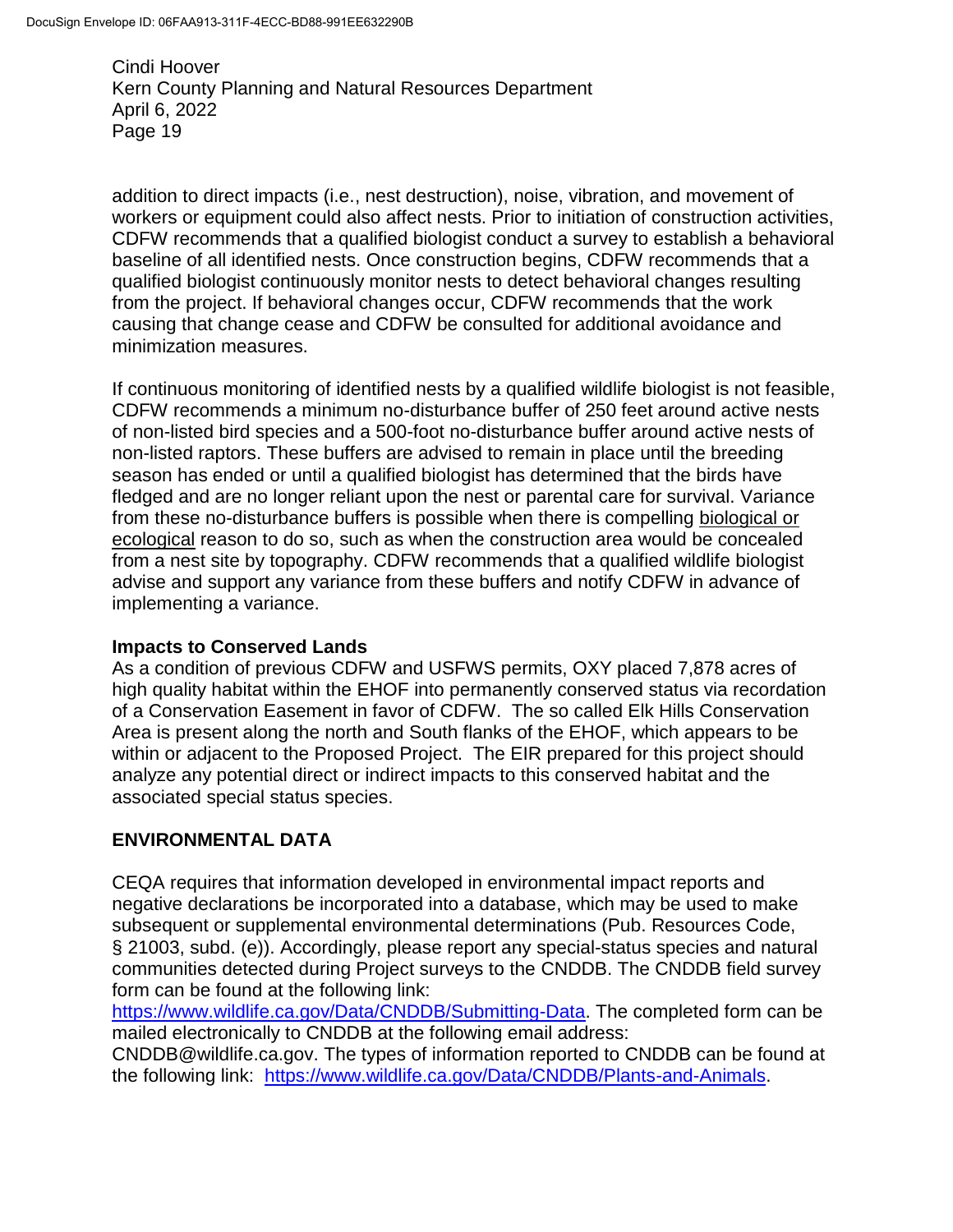# **FILING FEES**

The Project, as proposed, would have an impact on fish and/or wildlife, and assessment of filing fees is necessary. Fees are payable upon filing of the Notice of Determination by the Lead Agency and serve to help defray the cost of environmental review by CDFW. Payment of the fee is required in order for the underlying project approval to be operative, vested, and final (Cal. Code Regs, tit. 14, § 753.5; Fish & G. Code, § 711.4; Pub. Resources Code, § 21089).

## **CONCLUSION**

CDFW appreciates the opportunity to comment on the NOP to assist Kern County in identifying and mitigating Project impacts on biological resources.

If you have any questions, please contact Jaime Marquez, Environmental Scientist, at the address provided on this letterhead, by telephone at (559) 580-3200, or by electronic mail at [Jaime.Marquez@wildlife.ca.gov.](mailto:Jaime.Marquez@wildlife.ca.gov)

Sincerely,

-DocuSigned by: Bob Stafford

 $-5343A684FF02469...$ Bob Stafford for Julie A. Vance Regional Manager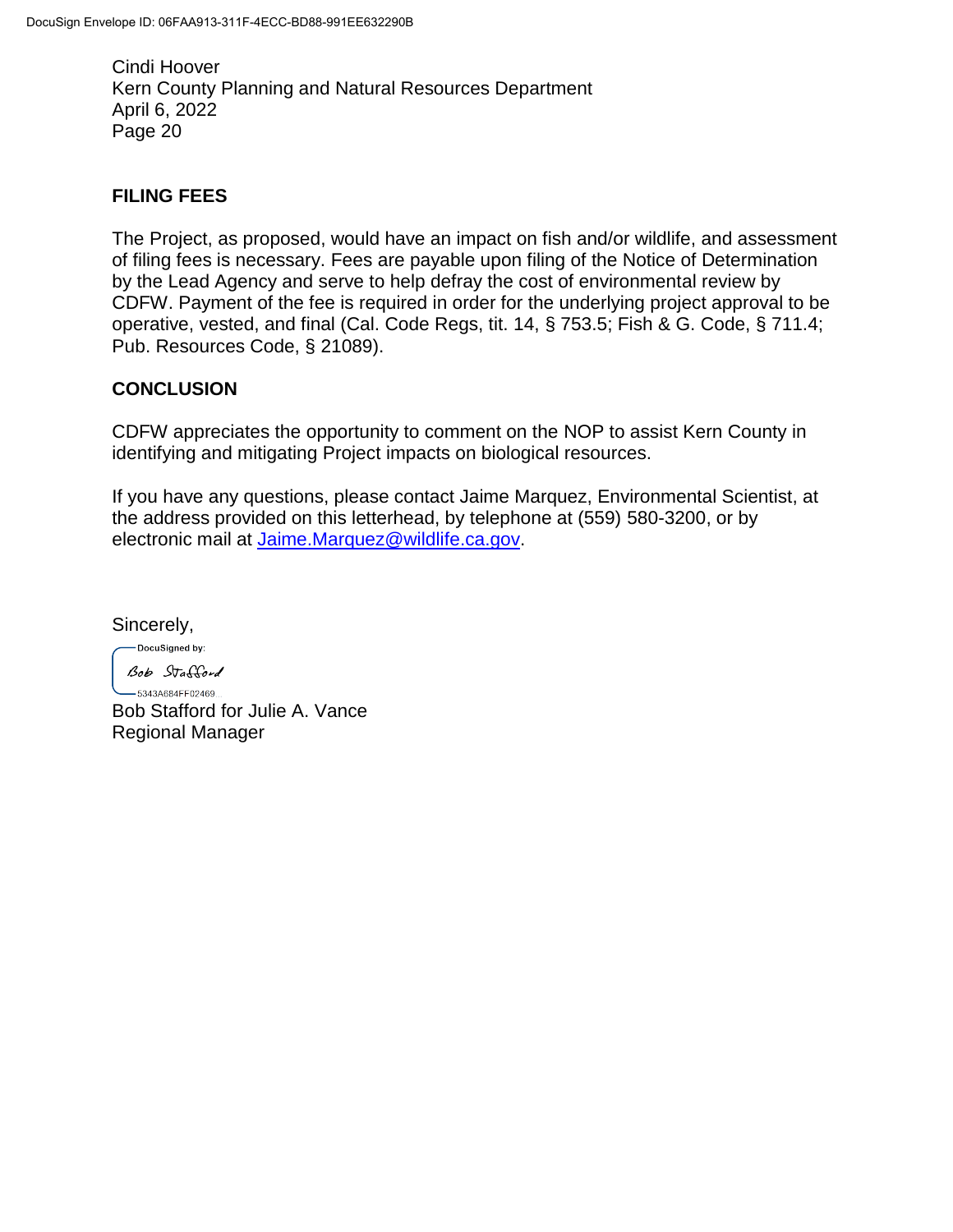# **REFERENCES**

California Burrowing Owl Consortium (CBOC). 1993. Burrowing owl survey protocol and mitigation guidelines. Pages 171-177 *in* Lincer, J. L. and K. Steenhof (editors). 1993. The burrowing owl, its biology and management. Raptor Research Report Number 9.

California Department of Fish and Game (CDFG). 1990. Approved Survey Methodologies for Sensitive Species. San Joaquin Antelope Squirrel, *Ammospermophilus nelsoni*. California Department of Fish and Game, Region 4. May 8, 1990. [https://www.fws.gov/sacramento/es\\_species/Accounts/Mammals/giant\\_kangaroo](https://www.fws.gov/sacramento/es_species/Accounts/Mammals/giant_kangaroo_rat/documents/980930a.pdf) [\\_rat/documents/980930a.pdf](https://www.fws.gov/sacramento/es_species/Accounts/Mammals/giant_kangaroo_rat/documents/980930a.pdf)

- CDFG, 1994. Staff Report Regarding Mitigation for Impacts to Swainson's Hawks (*Buteo Swainsoni*) in the Central Valley of California. California Department of Fish and Game. <https://nrm.dfg.ca.gov/FileHandler.ashx?DocumentID=83992&inline>
- CDFG. 2012. Staff Report on Burrowing Owl Mitigation. California Department of Fish and Game. March 7, 2012.
- California Department of Fish and Wildlife (CDFW), 2016. Five Year Status Review for Swainson's Hawk (Buteo swainsoni). California Department of Fish and Wildlife. April 11, 2016.
- CDFW, 2018. Protocols for Surveying and Evaluating Impacts to Special Status Native Plant Populations and Sensitive Natural Communities. California Department of Fish and Wildlife. March 20, 2018.
- CDFW, 2019. Approved Survey Methodology for the Blunt-nosed Leopard Lizard. California Department of Fish and Game, October 2019 (Revised). <https://nrm.dfg.ca.gov/FileHandler.ashx?DocumentID=174900&inline>
- CDFW, 2021. Biogeographic Information and Observation System (BIOS). [https://www.wildlife.ca.gov/Data/BIOS.](https://www.wildlife.ca.gov/Data/BIOS) Accessed October 28, 2021.
- California Native Plant Society, Rare Plant Program (CNPS). 2020. Inventory of Rare and Endangered Plants of California (online edition, v8-03 0.39). Website [http://www.rareplants.cnps.org.](http://www.rareplants.cnps.org/) Accessed July 14, 2020.
- Cypher, B. and N. Frost. 1999. Condition of San Joaquin kit foxes in urban and exurban habitats. Journal of Wildlife Management 63: 930-938.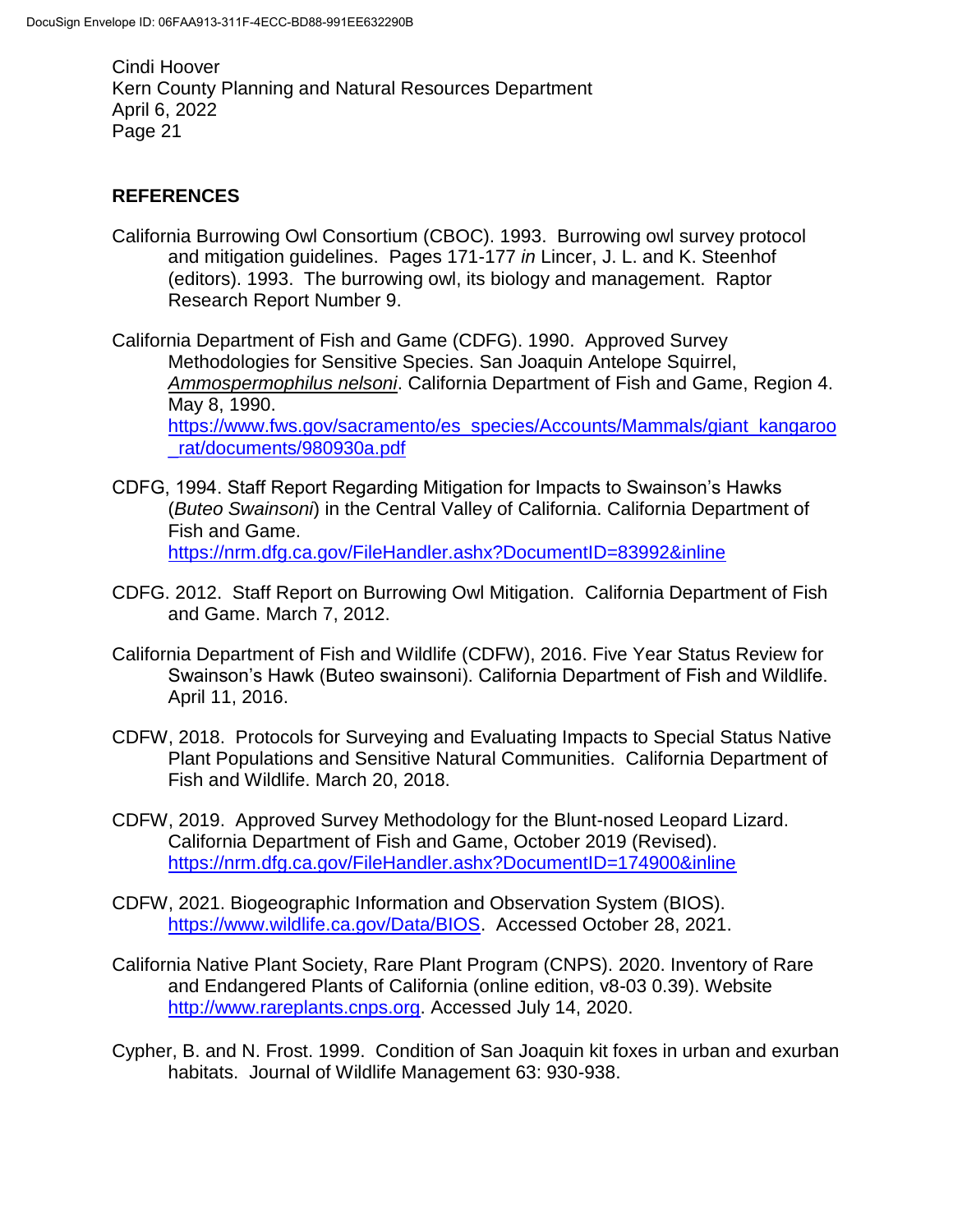- Cypher, B.L., S.E. Phillips, and P.A. Kelly. 2013. Quantity and distribution of suitable habitat for endangered San Joaquin kit foxes: conservation implications. Canid Biology & Conservation 16(7): 25-31.
- Endangered Species Recovery Program (ESRP), 2020a. Blunt-nosed leopard lizard. [http://esrp.csustan.edu/speciesprofiles/profile.php?sp=gasi.](http://esrp.csustan.edu/speciesprofiles/profile.php?sp=gasi) Accessed July 15, 2020.
- ESRP, 2020c. Giant kangaroo rat. [http://esrp.csustan.edu/speciesprofiles/profile.php?sp=diin.](http://esrp.csustan.edu/speciesprofiles/profile.php?sp=diin) Accessed July 15, 2020.
- ESRP, 2020d. Short-nosed kangaroo rat. [http://esrp.csustan.edu/speciesprofiles/profile.php?sp=dinib.](http://esrp.csustan.edu/speciesprofiles/profile.php?sp=dinib) Accessed July 15, 2020.
- ESRP, 2020e. San Joaquin antelope squirrel. [http://esrp.csustan.edu/speciesprofiles/profile.php?sp=amne.](http://esrp.csustan.edu/speciesprofiles/profile.php?sp=amne) Accessed July 15, 2020.
- Estep, J. 2009. The influence of vegetation structure on Swainson's hawk (*Buteo swainsoni*) foraging habitat suitability in Yolo County, California. Prepared for the Yolo Natural Heritage Program, Woodland, CA.
- Gervais, J. A., D. K. Rosenberg, and L. A. Comrack. 2008. Burrowing Owl (*Athene cunicularia*) *In* California Bird Species of Special Concern: A ranked assessment of species, subspecies, and distinct populations of birds of immediate conservation concern in California (W. D. Shuford and T. Gardali, editors). Studies of Western Birds 1. Western Field Ornithologists, Camarillo, California, and California Department of Fish and Game, Sacramento.
- Gittleman, J. L., S. M. Funk, D. MacDonald, and R. K. Wayne, 2001. Carnivore conservation. Cambridge University Press, Cambridge, United Kingdom.
- Hatfield, R, S. Colla, S. Jepsen, L. Richardson, R. Thorp, and S. Foltz Jordan. 2014. Draft IUCN Assessments for North American *Bombus* spp. for the North American IUCN Bumble Bee Specialist Group. The Xerces Society for Invertebrate Conservation, www.xerces.org, Portland, OR.
- Thomson, R. C., A. N. Wright, and H. Bradley Shaffer, 2016. California Amphibian and Reptile Species of Special Concern. California Department of Fish and Wildlife and University of California Press: 84–92.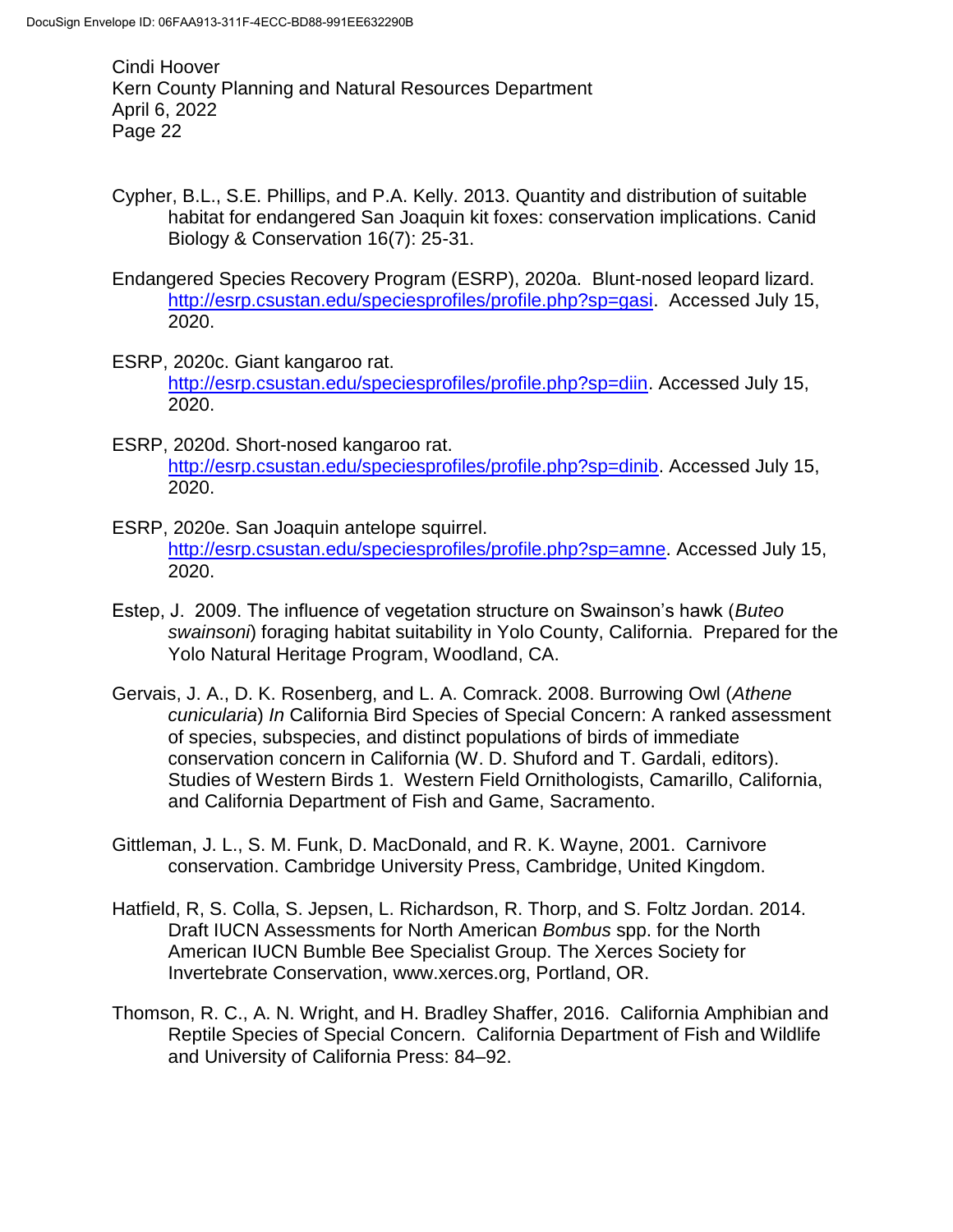- Shuford, W. D. and T. Gardali (editors). 2008. California Bird Species of Special Concern: A Ranked Assessment of Species, Subspecies, and Distinct Populations of Birds of Immediate Conservation Concern in California. Published by Western Field Ornithologists and California Department of Fish and Game.
- Swainson's Hawk Technical Advisory Committee (SWHA TAC), 2000. Recommended Timing and Methodology for Swainson's Hawk Nesting Surveys in the Central Valley of California. Swainson's Hawk Technical Advisory Committee. May 31, 2000.
- Tollestrup, K. 1983. The social behavior of two species of closely related leopard lizards, Gambelia silus and Gambelia wislizenii. Z. Tierpsychol. 62:307-320.
- United States Fish and Wildlife Service (USFWS), 1998. Recovery Plan for Upland Species of the San Joaquin Valley, California. Region 1, Portland, OR. 319 pp. [https://www.fws.gov/sacramento/es\\_species/Accounts/Mammals/giant\\_kangaroo](https://www.fws.gov/sacramento/es_species/Accounts/Mammals/giant_kangaroo_rat/documents/980930a.pdf) [\\_rat/documents/980930a.pdf](https://www.fws.gov/sacramento/es_species/Accounts/Mammals/giant_kangaroo_rat/documents/980930a.pdf)
- USFWS. 2011. Standard Recommendations for the Protection of the San Joaquin Kit Fox Prior to or During Ground Disturbance. United States Fish and Wildlife Service. January 2011.
- Warrick, G. D., T. T. Kato, and B. R. Rose. 1998.Microhabiat and home range characteristics of blunt-nosed leopard lizards. Journal of Herpetology. Vol. 32, No. 2: 183-191.
- Zeiner, D. C., W. F. Laudenslayer, Jr., K. E. Mayer, and M. White, eds, 1988–1990d. Northern California legless lizard In Life history accounts for species in the California Wildlife Habitat Relationships (CWHR) System. California's Wildlife. Vol I-III. California Department of Fish and Game, Sacramento, California.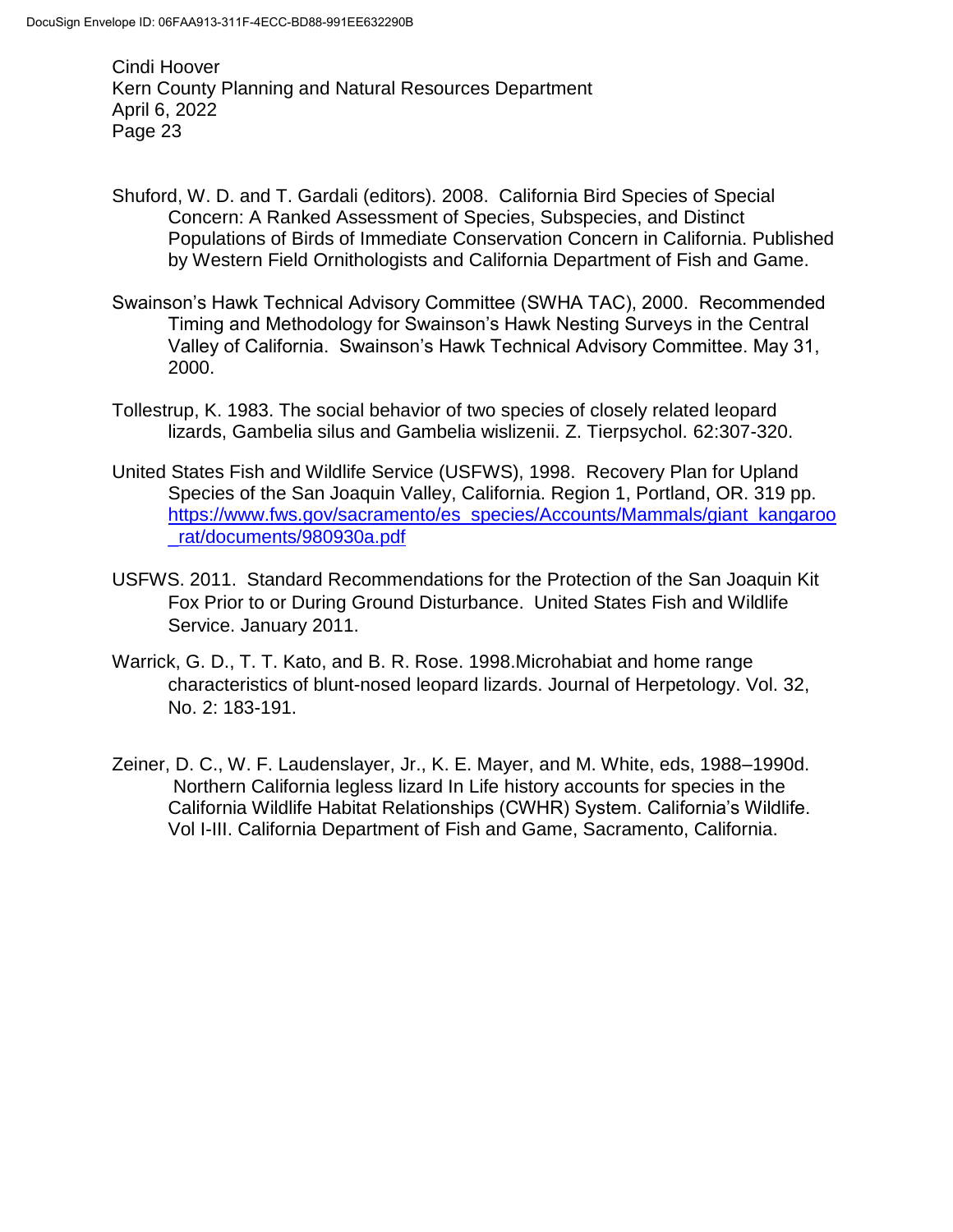# **Attachment 1**

## **MITIGATION MONITORING AND REPORTING PROGRAM (MMRP) FOR CALIFORNIA DEPARTMENT OF FISH AND WILDLIFE RECOMMENDED MITIGATION MEASURES**

## **PROJECT: Carbon TerraVault 1 SCH No.: 2022030180**

| <b>RECOMMENDED MITIGATION</b>                                       | <b>STATUS/DATE/INITIALS</b> |
|---------------------------------------------------------------------|-----------------------------|
| <b>MEASURE</b>                                                      |                             |
| <b>Before Disturbing Soil or Vegetation</b>                         |                             |
| Mitigation Measure 1: BNLL Surveys                                  |                             |
| Mitigation Measure 3: SJKF Surveys                                  |                             |
| Mitigation Measure 5: SJKF Take Authorization                       |                             |
| Mitigation Measure 7: GKR, TKR, and SNKR<br><b>Trapping Surveys</b> |                             |
| Mitigation Measure 9: GKR, TKR, and SNKR Take<br>Authorization      |                             |
| Mitigation Measure 10: SJAS Surveys                                 |                             |
| Mitigation Measure 12: SJAS Take Authorization                      |                             |
| Mitigation Measure 13: Focused SWHA Surveys                         |                             |
| Mitigation Measure 15: SWHA Take Authorization                      |                             |
| Mitigation Measure 16: Loss of SWHA Foraging<br>Habitat             |                             |
| Mitigation Measure 17: SWHA Tree Removal                            |                             |
| Mitigation Measure 18: Special-Status Plant<br>Surveys              |                             |
| Mitigation Measure 19: Sensitive natural<br>Communities             |                             |
| Mitigation Measure 21: Listed Plant Species Take<br>Authorization   |                             |
| Mitigation Measure 22: BUOW Surveys                                 |                             |
| Mitigation Measure 24: BUOW Passive Relocation<br>and Mitigation    |                             |
| Mitigation Measure 25: Habitat Assessment                           |                             |
| Mitigation Measure 26: Surveys                                      |                             |
|                                                                     |                             |
| <b>During Construction</b>                                          |                             |
| Mitigation Measure 2: BNLL Take Avoidance                           |                             |
| Mitigation Measure 4: SJKF Avoidance                                |                             |
| Mitigation Measure 6: Perimeter Fencing                             |                             |
| Mitigation Measure 8: GKR, TKR, and SNKR<br>Avoidance               |                             |
| Mitigation Measure 11: SJAS Avoidance                               |                             |
| Mitigation Measure 14: SWHA Avoidance                               |                             |
| Mitigation Measure 20: Special-Status Plant<br>Avoidance            |                             |
| Mitigation Measure 23: BUOW Avoidance                               |                             |